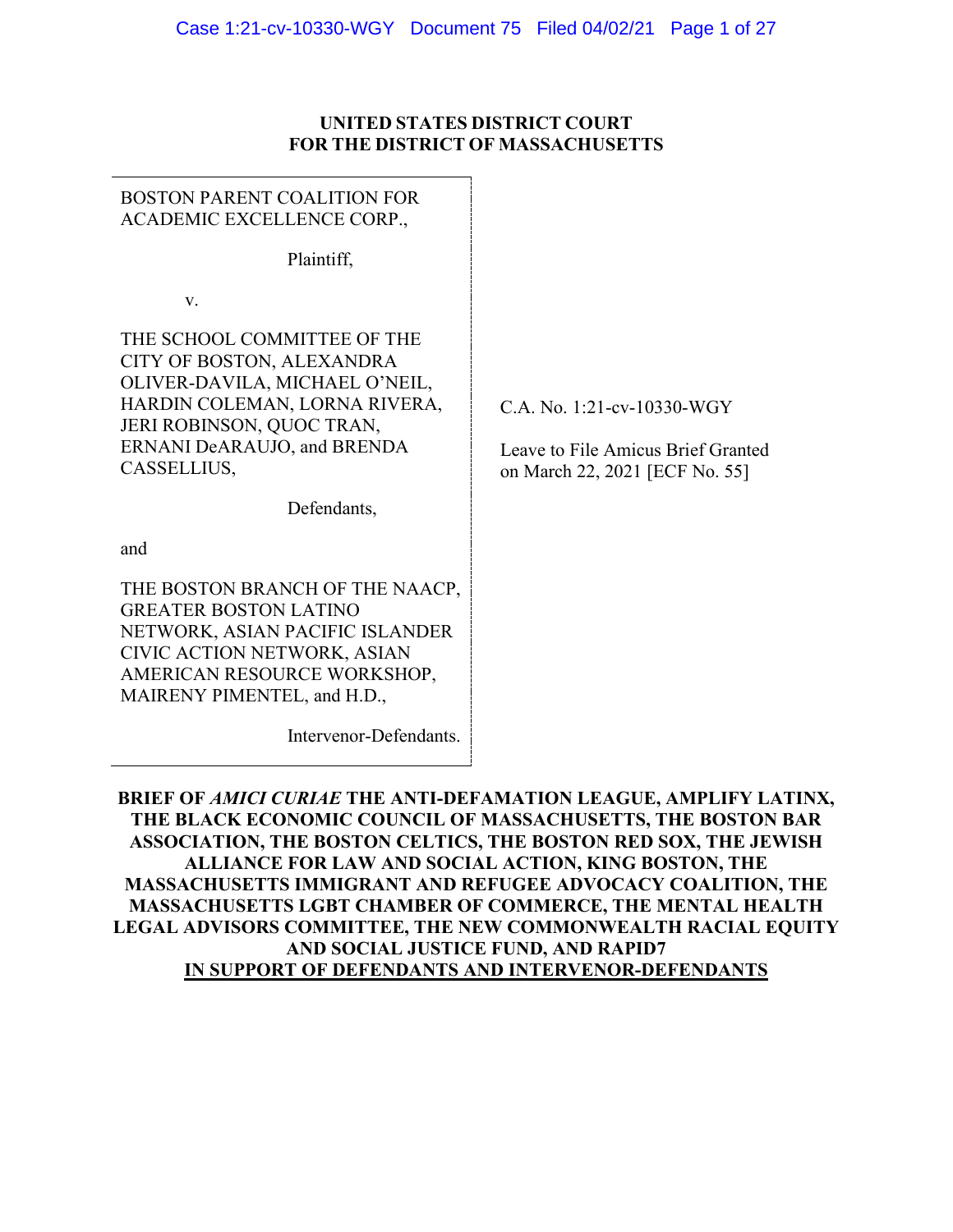# **TABLE OF CONTENTS**

| I. BOSTON HAS A COMPELLING INTEREST IN DIVERSITY AT THE EXAM       |
|--------------------------------------------------------------------|
| II. THE PROGRAM HELPS BOSTON BUSINESSES RECRUIT DIVERSE, TALENTED, |
|                                                                    |
|                                                                    |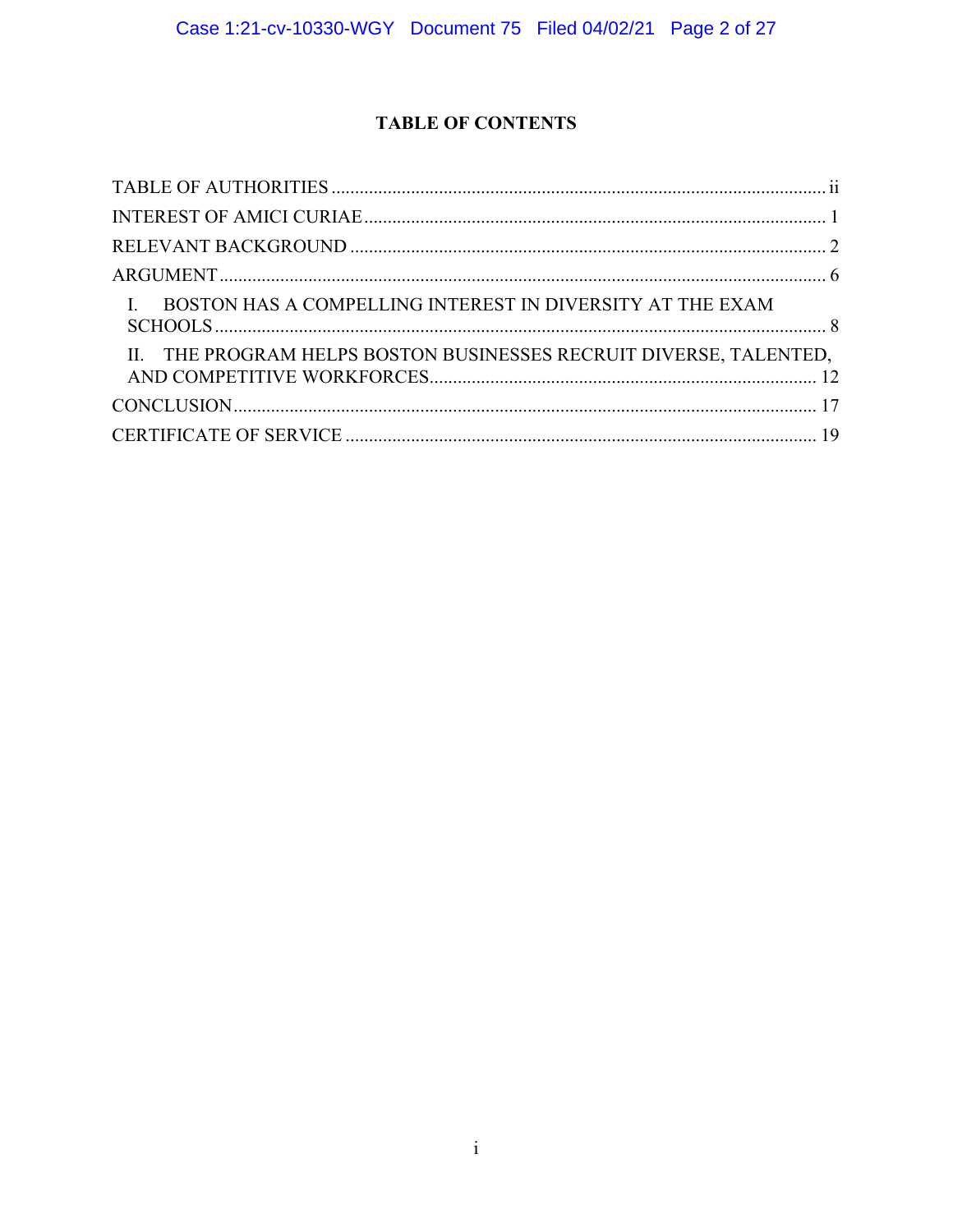# **TABLE OF AUTHORITIES**

# <span id="page-2-0"></span>**Cases**

| Anderson v. City of Boston,                                                                             |  |
|---------------------------------------------------------------------------------------------------------|--|
| Brown v. Board of Education,<br>347 U.S. 483 (1954),                                                    |  |
| Christa McAuliffe Intermediate Sch. PTO, Inc. v. De Blasio,                                             |  |
| <i>Fisher v. Univ. of Tex.</i> (" <i>Fisher I</i> "),                                                   |  |
| Fisher v. Univ. of Tex. ("Fisher II"),                                                                  |  |
| Grutter v. Bollinger,                                                                                   |  |
| Hart v. Cmty. Sch. Bd.,                                                                                 |  |
| Marks v. United States,                                                                                 |  |
| Parents Involved in Cmty. Sch. v. Seattle Sch. Dist. No. 1,                                             |  |
| Regents of Univ. of California v. Bakke,                                                                |  |
| Spurlock v. Fox,                                                                                        |  |
| Students for Fair Admissions, Inc. v. Pres. & Fellows of Harvard Coll.,                                 |  |
| United States v. Alamance-Burlington Bd. of Educ.,                                                      |  |
| <b>Other Authorities</b>                                                                                |  |
| A question of talent: how human capital will determine the next global leaders,<br>A.T. KEARNEY (2019), |  |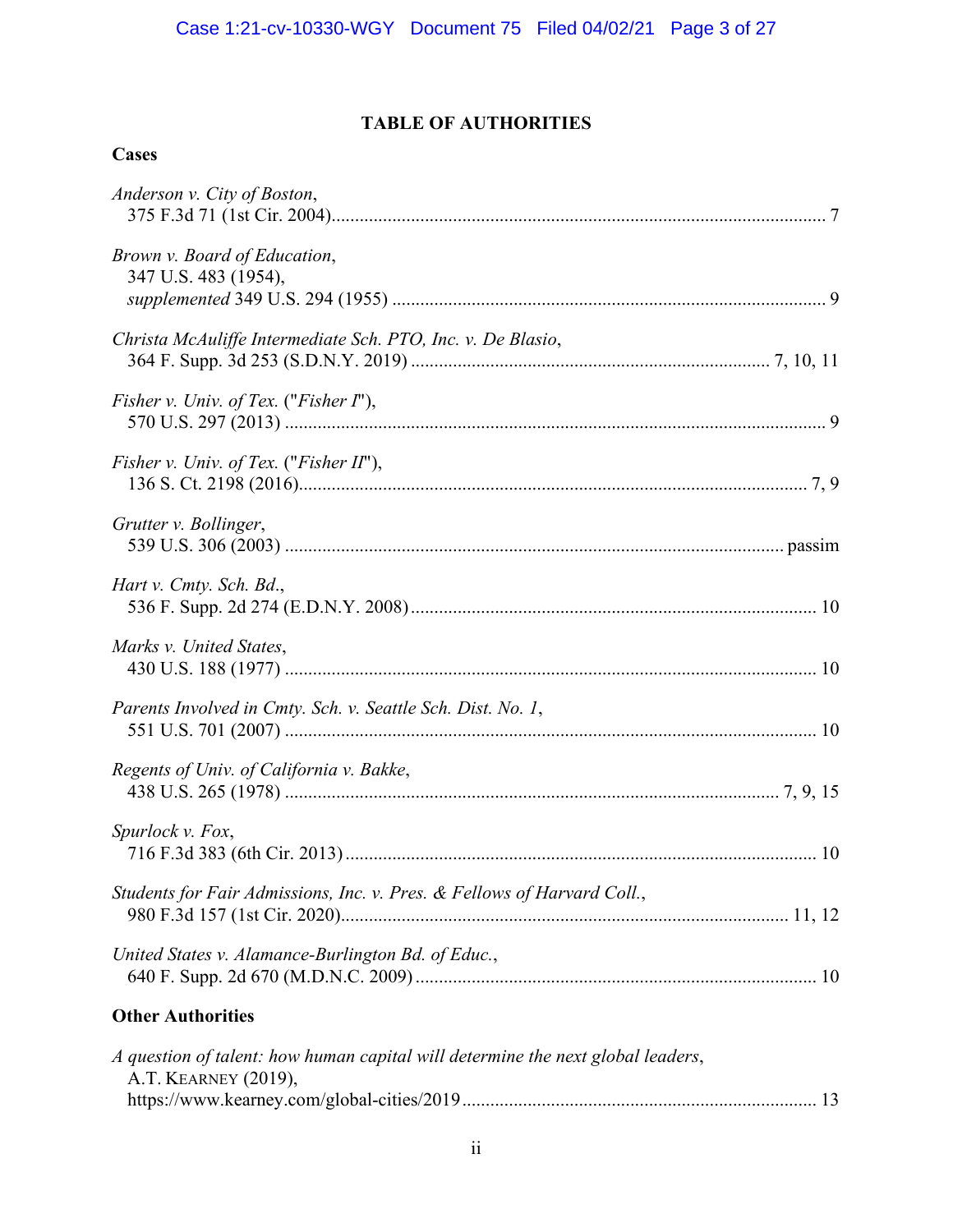# Case 1:21-cv-10330-WGY Document 75 Filed 04/02/21 Page 4 of 27

| Amy S. Wells, et al.,<br>How Racially Diverse Schools and Classrooms Can Benefit All Students, THE CENTURY<br>FOUNDATION (Feb. 9, 2016),<br>https://tcf.org/content/report/how-racially-diverse-schools-and-classrooms-can-benefit-all- |
|-----------------------------------------------------------------------------------------------------------------------------------------------------------------------------------------------------------------------------------------|
| Andres Mendoza Pena & Nicole Dessibourg-Freer,<br>Talent makes the city, THE HILL (June 14, 2019),                                                                                                                                      |
| Aprile D. Benner & Robert Crosnoe,<br>The Racial/Ethnic Composition of Elementary Schools and Young Children's Academic and<br>Socioemotional Functioning,                                                                              |
| Boston Latin School,<br>LINKEDIN,<br>https://www.linkedin.com/school/boston-latin-school/people/ (last visited Apr. 1, 2021) 12                                                                                                         |
| Carrie Jung,<br>Not Always an Exam School: The History of Admissions at Boston's Elite High Schools,<br>WBUR (Mar. 5, 2020),<br>https://www.wbur.org/edify/2020/03/05/boston-exam-school-admissions-history 5                           |
| Christiaan Rizy, et al.,<br>Global Diversity and Inclusion: Fostering Innovation Through a Diverse Workforce, FORBES<br>INSIGHTS $(2011)$ ,<br>https://www.forbes.com/forbesinsights/StudyPDFs/Innovation_Through_Diversity.pdf  15     |
| Christie Smith & Stephanie Turner,<br>The Radical Transformation of Diversity and Inclusion: The Millennial Influence,<br>DELOITTE (2015),<br>https://www2.deloitte.com/content/dam/Deloitte/us/Documents/about-deloitte/us-inclus-     |
| Diversity in the Workplace Statistics: Job Seeker Survey Reveals What Matters,<br>YELLO,<br>https://yello.co/blog/diversity-in-the-workplace-statistics/ (last visited Mar. 24, 2021) 16                                                |
| Francesca Odell, et al.,<br>3 Cases Spotlight Shareholder Interest in Public Co. Diversity,<br>LAW360 (Aug. 4, 2020),<br>https://www.law360.com/articles/1296071/3-cases-spotlight-shareholder-interest-in-public-co-                   |
| Gregory Palardy,<br>Differential school effects among low, middle, and high social class composition schools: A                                                                                                                         |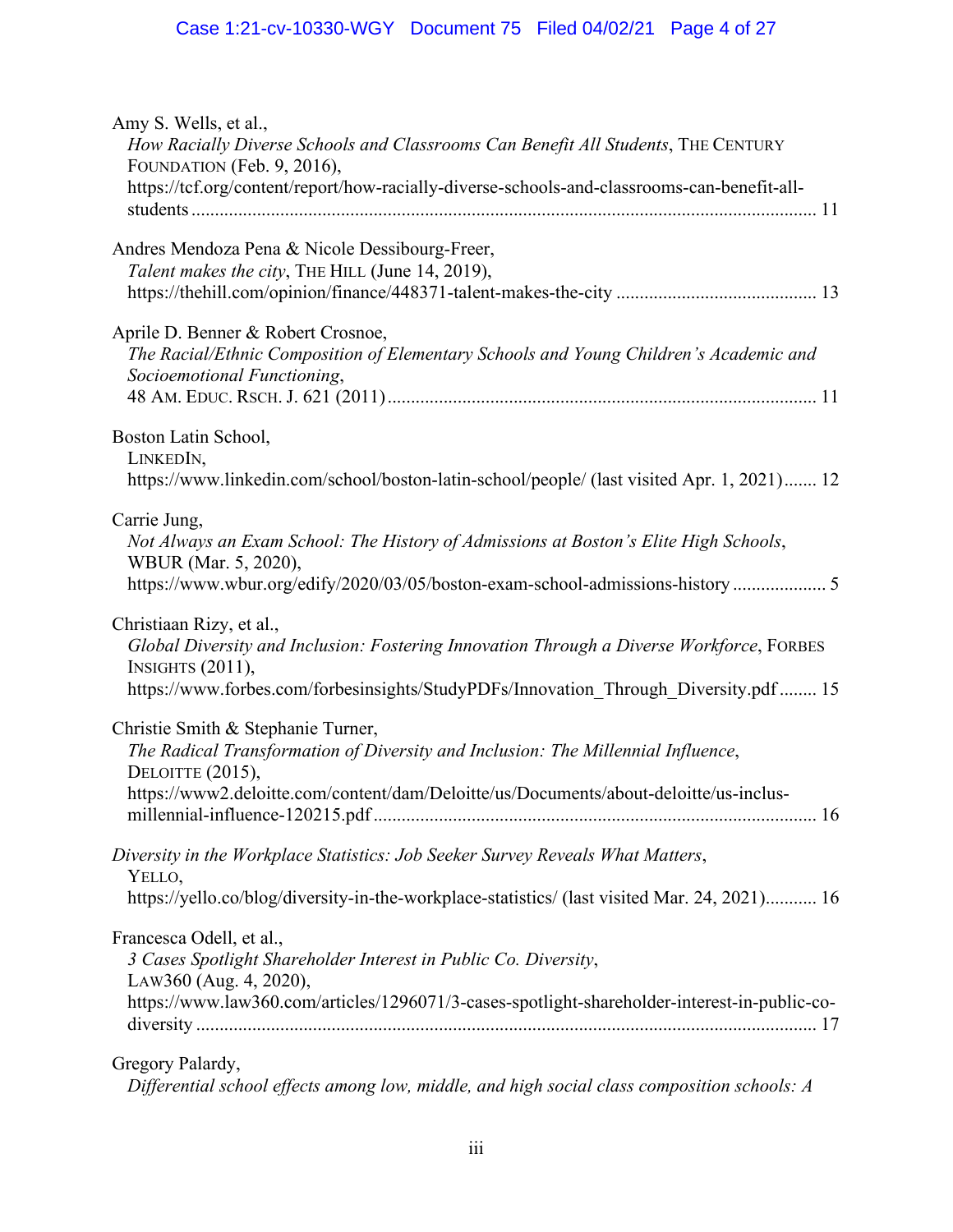| multiple group, multilevel latent growth curve analysis,                                                                                                                                                                                                                                                                                                   |
|------------------------------------------------------------------------------------------------------------------------------------------------------------------------------------------------------------------------------------------------------------------------------------------------------------------------------------------------------------|
| J. Harvie Wilkinson III,<br>The Seattle and Louisville School Cases: There is No Other Way, 121 HARV. L. REV. 158                                                                                                                                                                                                                                          |
| James E. Ryan,<br>The Supreme Court and Voluntary Integration,                                                                                                                                                                                                                                                                                             |
| James Vaznis,<br>Proposal to suspend exam schools admissions test highlights inequities,<br>THE BOSTON GLOBE (Oct. 20, 2020),<br>https://www.bostonglobe.com/2020/10/20/metro/proposal-suspend-exam-schools-admissions-                                                                                                                                    |
| Joshua Goodman & Melanie Rucinski,<br>Increasing Diversity in Boston's Exam Schools,<br>HARVARD KENNEDY SCHOOL RAPPAPORT INSTITUTE (Oct. 2018),<br>https://scholar.harvard.edu/files/joshuagoodman/files/rappaport_brief.pdf 3                                                                                                                             |
| Lisa Hayles,<br>The case for diversity: Why institutional investors are using their proxy votes to leverage<br>greater board diversity,<br>FINANCIAL DIRECTOR (July 10, 2019),<br>https://www.financialdirector.co.uk/2019/07/10/the-case-for-diversity-why-institutional-<br>investors-are-using-their-proxy-votes-to-leverage-greater-board-diversity 17 |
| Malcolm Gay,<br>The race to get into Boston's exam schools,<br>THE BOSTON GLOBE (Jan. 17, 2019),<br>https://apps.bostonglobe.com/magazine/graphics/2019/01/17/valedictorians/exam-school-                                                                                                                                                                  |
| Manasi Sakpal,<br>Diversity and Inclusion Build High-Performance Teams,<br>GARTNER (Sept. 20, 2019),<br>https://www.gartner.com/smarterwithgartner/diversity-and-inclusion-build-high-performance-                                                                                                                                                         |
| Meg P. Bernard,<br>The Making of a Harvard Feeder School, THE HARVARD CRIMSON (Dec. 13, 2013),<br>https://www.thecrimson.com/article/2013/12/13/making-harvard-feeder-schools 5                                                                                                                                                                            |
| Melissa Bailey,<br>A golden ticket: Efforts to diversify Boston's elite high schools spur hope and outrage,<br>NBC NEWS (Mar. 17, 2021),                                                                                                                                                                                                                   |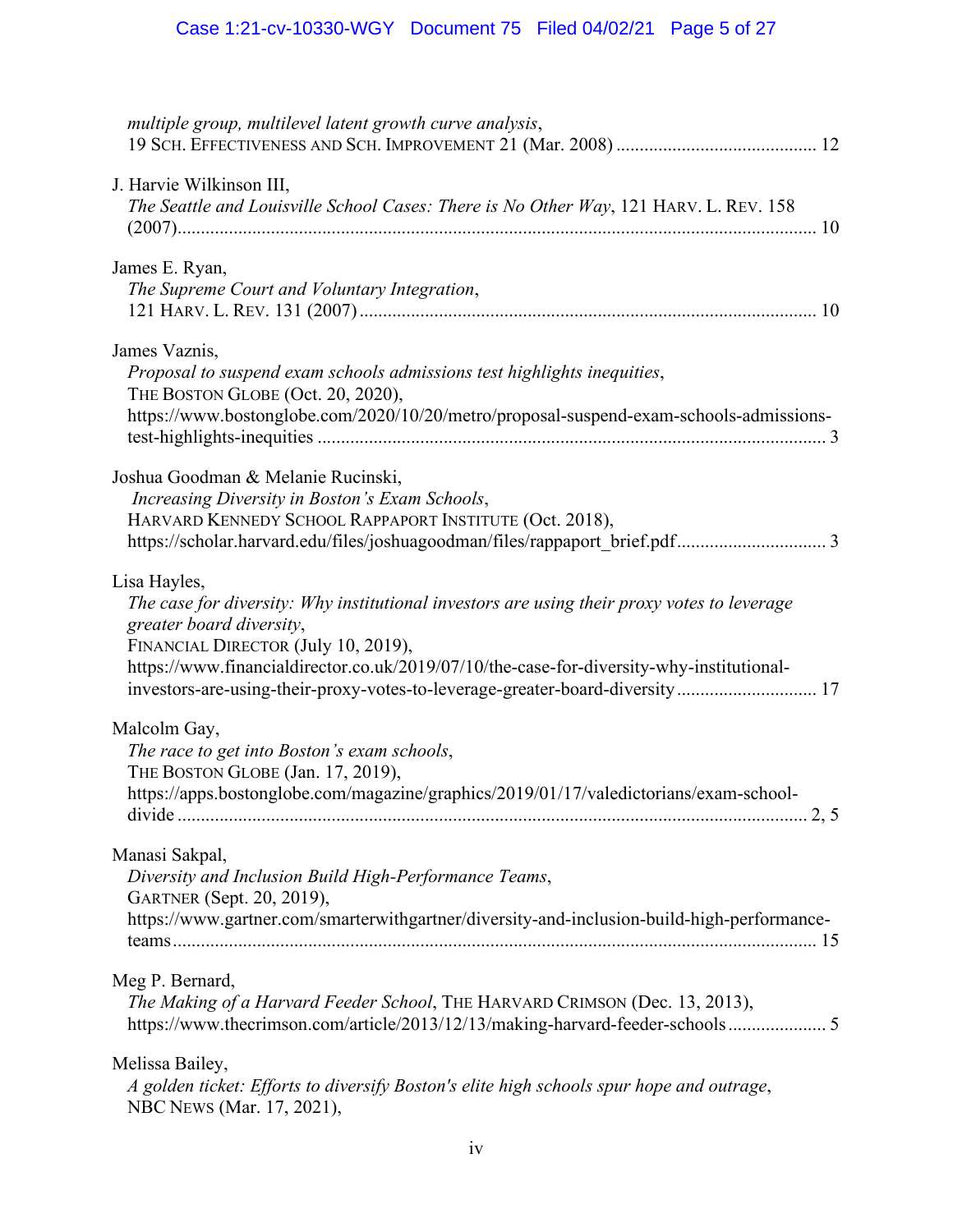# Case 1:21-cv-10330-WGY Document 75 Filed 04/02/21 Page 6 of 27

| https://www.nbcnews.com/news/education/golden-ticket-efforts-diversify-boston-s-elite-high-                                                                                                                                                                                                                             |
|-------------------------------------------------------------------------------------------------------------------------------------------------------------------------------------------------------------------------------------------------------------------------------------------------------------------------|
| Nasdaq to Advance Diversity through New Proposed Listing Requirements,<br>NASDAQ (Dec. 1, 2020),<br>https://www.nasdaq.com/press-release/nasdaq-to-advance-diversity-through-new-proposed-                                                                                                                              |
| Nicholas A. Bowman & Nida Denson,<br>What's Past is Prologue: How Precollege Exposure to Racial Diversity Shapes the Impact of<br>College Interracial Interactions,                                                                                                                                                     |
| Paul A. Gompers & Silpa Kovvali,<br>The Other Diversity Dividend,<br>HARVARD BUS. R. (July-Aug. 2018),                                                                                                                                                                                                                  |
| Peter Ciurczak, et al.,<br>Kids Today: Boston's Declining Child Population and Its Effect on School Enrollment,<br>BOSTON INDICATORS (Jan. 2020),<br>https://www.bostonindicators.org/-/media/indicators/boston-indicators-reports/report-<br>files/kids-today.pdf?la=en&hash=AFEE64818EA25B5A8428ABDE8A51D5D142305CB35 |
| Philipp Jugert & Allard R. Feddes,<br>Children's and adolescents' cross-ethnic friendships,<br>in THE WILEY HANDBOOK OF GROUP PROCESSES IN CHILDREN AND ADOLESCENTS 373 (Oct.                                                                                                                                           |
| Poppy Lauretta McLeod, et al.,<br>Ethnic Diversity and Creativity in Small Groups,                                                                                                                                                                                                                                      |
| Rebecca S. Bigler & Lynn S. Liben,<br>A developmental intergroup theory of social stereotypes and prejudice,                                                                                                                                                                                                            |
| Rocío Lorenzo, et al.,<br>How Diverse Leadership Teams Boost Innovation,<br>BOSTON CONSULTING GROUP HENDERSON INSTITUTE (Jan. 23, 2018),<br>https://www.bcg.com/en-us/publications/2018/how-diverse-leadership-teams-boost-innovation                                                                                   |
| Roslyn Arlin Michelson & Mokubung Nkomo,<br>Integrated Schooling, Life Course Outcomes, and Social Cohesion in Multiethnic Democratic<br>Societies,                                                                                                                                                                     |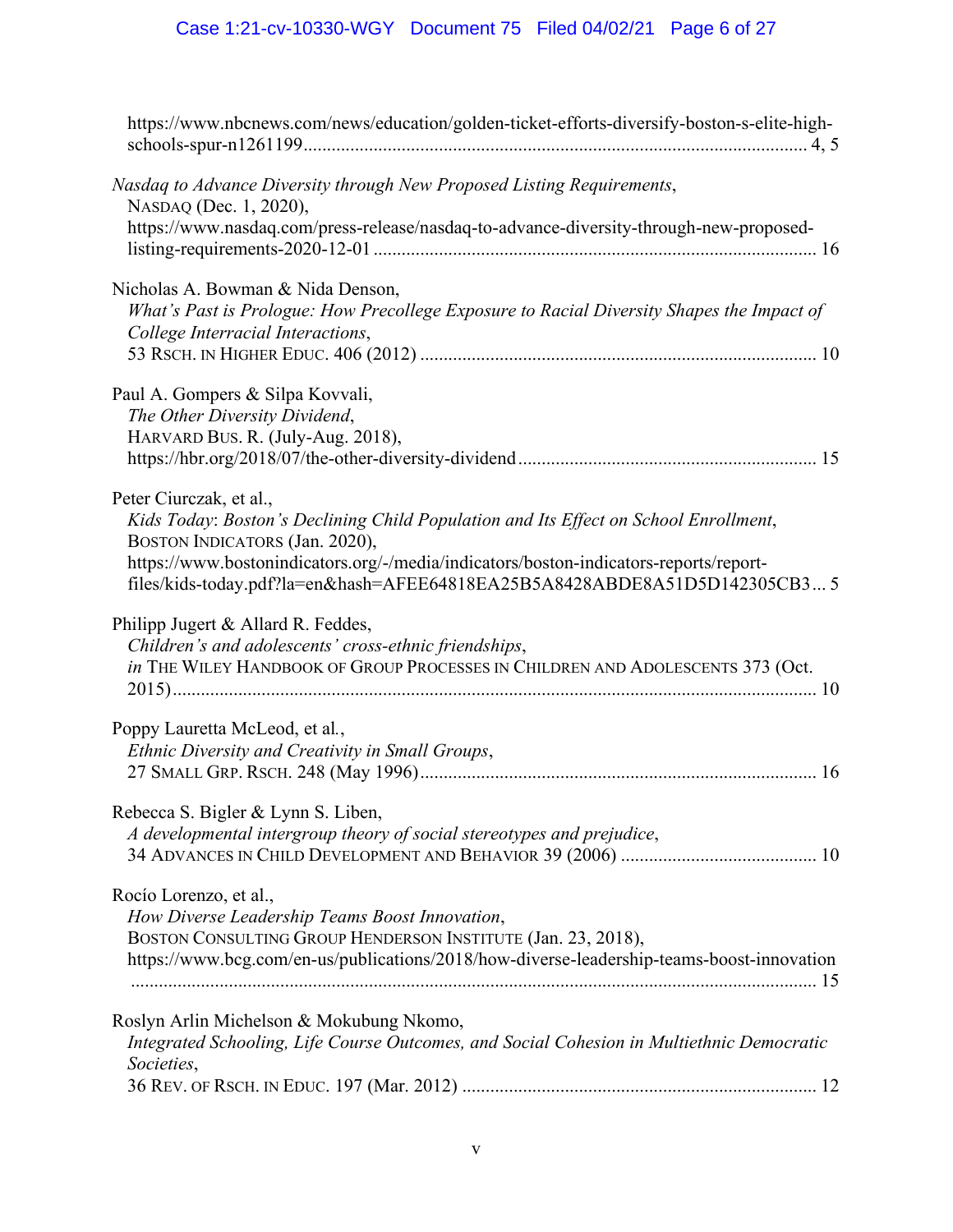# Case 1:21-cv-10330-WGY Document 75 Filed 04/02/21 Page 7 of 27

| Shelly Brown-Jeffy,<br>The Race Gap in High School Reading Achievement: Why School Racial Composition Still |
|-------------------------------------------------------------------------------------------------------------|
| Matters,                                                                                                    |
|                                                                                                             |
|                                                                                                             |
| Stanley F. Slater, et al.,                                                                                  |
| The Business Case for Commitment to Diversity,                                                              |
|                                                                                                             |
| Sundiatu Dixon-Fyle, et al.,                                                                                |
| Diversity wins: How inclusion matters,                                                                      |
|                                                                                                             |
|                                                                                                             |
| The Benefits of Socioeconomically and Racially Integrated Schools and Classrooms,                           |
| THE CENTURY FOUNDATION (Apr. 29, 2019),                                                                     |
| https://tcf.org/content/facts/the-benefits-of-socioeconomically-and-racially-integrated-schools-            |
|                                                                                                             |
|                                                                                                             |
| The Spotlight Team,                                                                                         |
| Boston. Racism. Image. Reality,                                                                             |
| THE BOSTON GLOBE (Dec. 10, 2017),                                                                           |
| https://apps.bostonglobe.com/spotlight/boston-racism-image-reality/series/image/ 13, 17                     |
| Thomas F. Pettigrew & Linda R. Tropp,                                                                       |
| A meta-analytic test of intergroup contact theory,                                                          |
|                                                                                                             |
|                                                                                                             |
| Zeninjor Enwemeka,                                                                                          |
| Change, or Checking the Box? Mass. Companies are on a Diversity Exec Hiring Spree,                          |
| WBUR (Aug. 17, 2020),                                                                                       |
| https://www.wbur.org/bostonomix/2020/08/17/chief-diversity-officers-gaining-popularity  14                  |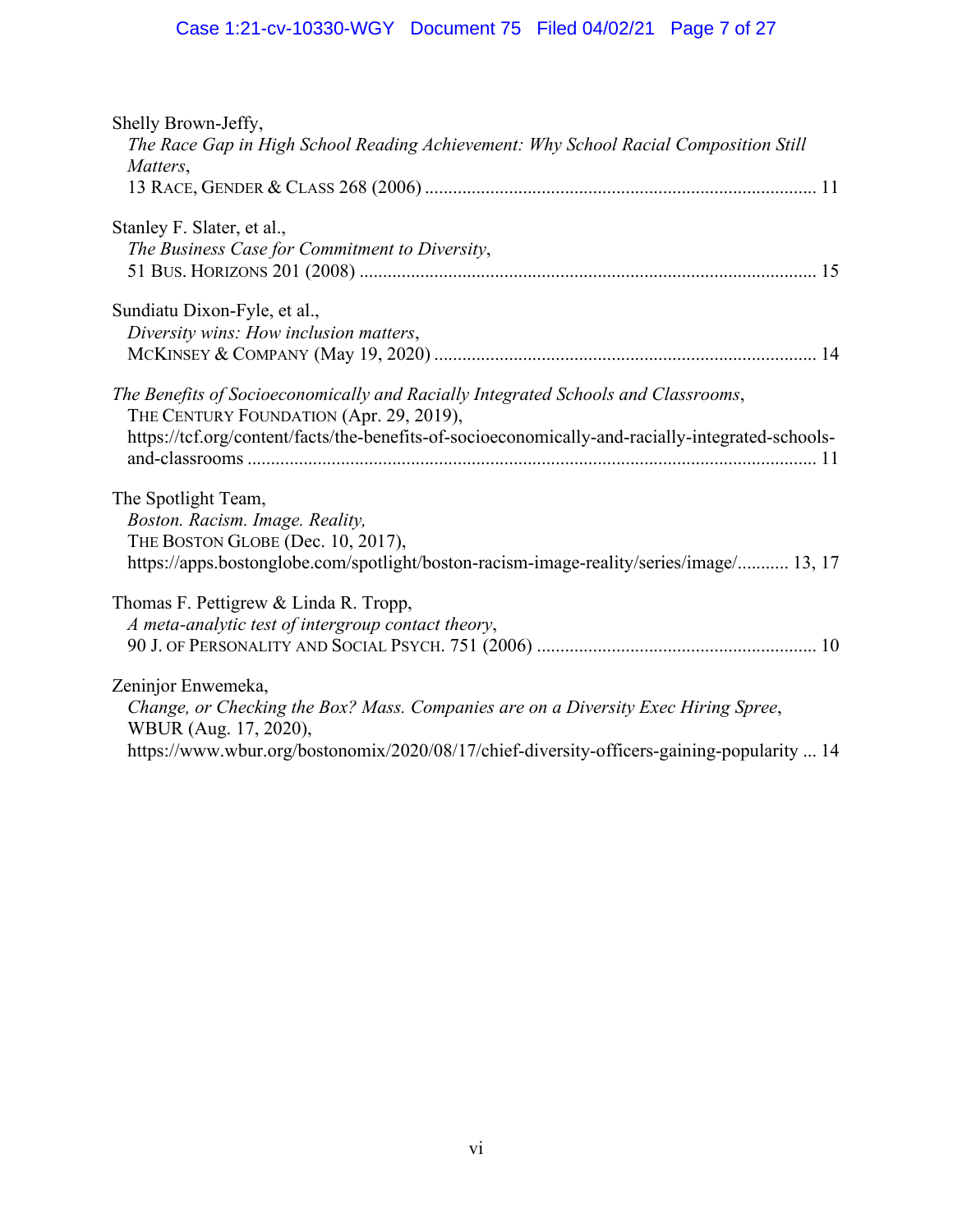#### **RULE 7.1 CORPORATE DISCLOSURE STATEMENT**

Counsel for *Amici Curiae* certifies the following information for those *Amici* subject to the disclosure requirement under Federal Rule of Civil Procedure 7.1 and who have not yet made a disclosure:

The Black Economic Council of Massachusetts, Inc. hereby states that it is a nonprofit corporation that does not have a parent corporation and does not issue stock.

The Boston Bar Association hereby states that it is a nonprofit corporation that does not have a parent corporation and does not issue stock.

The Jewish Alliance for Law and Social Action, Inc. a/k/a Jewish Alliance for Law and Social Impact Action, Inc. hereby states that it is a nonprofit corporation that does not have a parent corporation and does not issue stock.

The Massachusetts Immigrant and Refugee Advocacy Coalition, Inc. hereby states that it is a nonprofit corporation that does not have a parent corporation and does not issue stock.

The Massachusetts LGBT Chamber of Commerce, Inc. hereby states that it is a nonprofit corporation that does not have a parent corporation and does not issue stock.

Rapid7, Inc. hereby states that it has no parent company, and no publicly held company owns 10% or more of Rapid7, Inc.

vii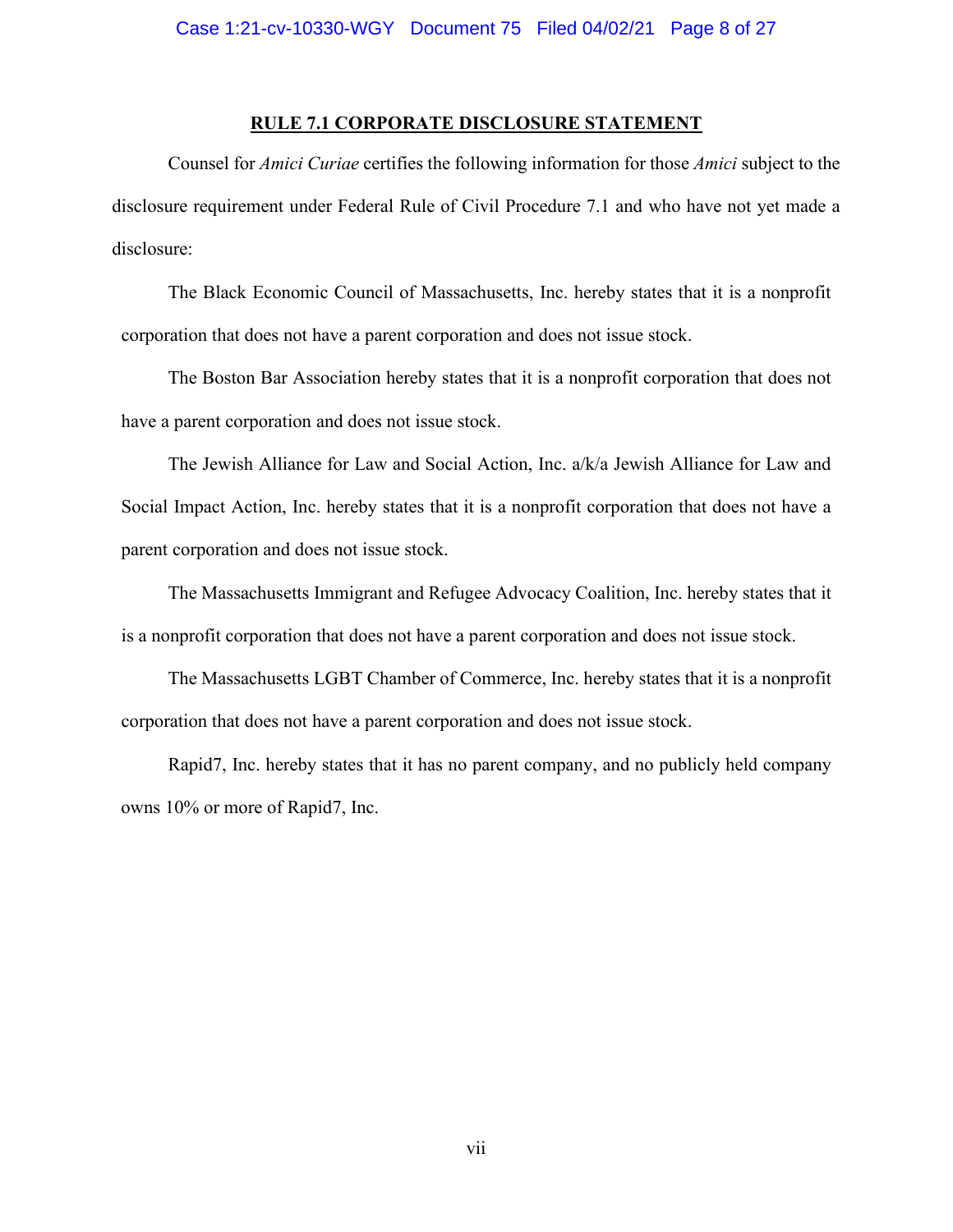#### **INTEREST OF** *AMICI CURIAE*

<span id="page-8-0"></span>*Amici* are non-profits, organizations, and business entities that support equity in Boston's public education system. As set forth in the Addendum, *Amici* each have an interest in and directly benefit from having local students—their future employees and Boston's leaders of tomorrow—educated in schools that are diverse. *Amici* who join this brief are:

- The Anti-Defamation League
- Amplify Latinx
- The Black Economic Council of Massachusetts
- The Boston Bar Association
- The Boston Celtics
- The Boston Red Sox
- The Jewish Alliance for Law and Social Action
- King Boston
- The Massachusetts Immigrant and Refugee Advocacy Coalition
- The Massachusetts LGBT Chamber of Commerce
- The Mental Health Legal Advisors Committee
- The New Commonwealth Racial Equity and Social Justice Fund
- Rapid7

*Amici* file this brief in support of Defendants and Intervenor-Defendants to affirm the important and compelling interest that the Boston School Committee has in fostering diversity in its broadest strokes—geographic, racial, socioeconomic, and otherwise—at some of Boston's most highly-selective schools. This includes the Boston Latin School ("BLS"), the Boston Latin Academy, and the John D. O'Bryant School of Mathematics and Science (collectively, "the Exam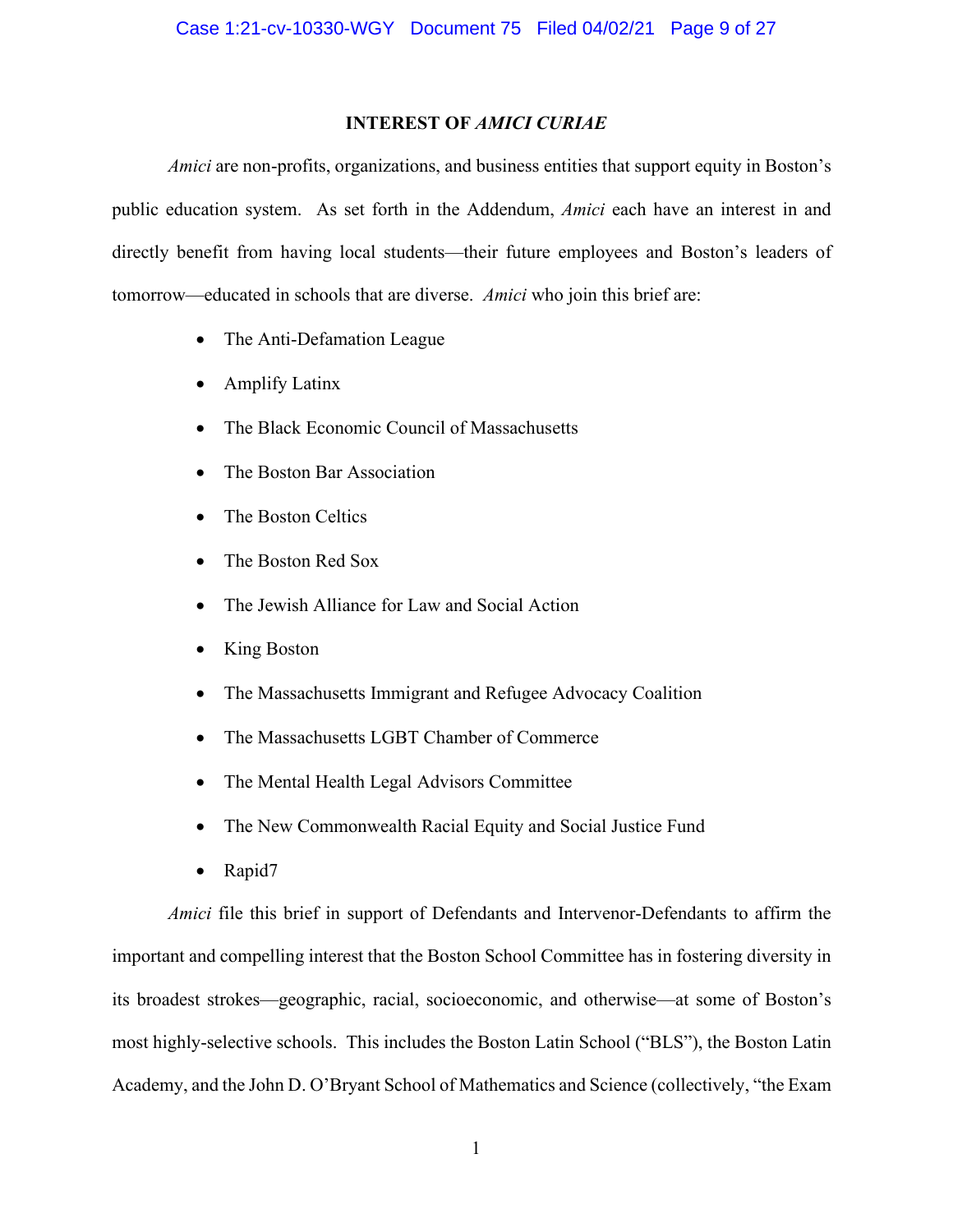#### Case 1:21-cv-10330-WGY Document 75 Filed 04/02/21 Page 10 of 27

Schools"). These schools are consistently ranked as among the top schools in Boston. But, as with many other prestigious institutions in the United States, they have remained largely inaccessible to far too many students, including students of color and students residing in some of Boston's lowest-income zip codes.

*Amici* support the race-neutral temporary admissions program to the Exam Schools that the School Committee adopted for the 2021–22 school year (the "Program") because it will give more of Boston's talented students a chance to compete for some of the best public educational opportunities in Boston. By broadening the pool to potentially include additional highly talented students from all corners of the City, students who will bring to the classroom diverse perspectives, the Program benefits *all* the Exam Schools' students and the City itself.

#### **RELEVANT BACKGROUND**

<span id="page-9-0"></span>In an increasingly diverse nation and City, public schools play a crucial role in knitting the fabric of our society, and in shaping the next generation of community and business leaders. Yet as Boston grows more diverse, segregation and discrimination persist. The Boston Public Schools ("BPS") are a prime example, with the overwhelming majority of the City's students toiling in underperforming schools, while a select few enjoy entrance to the Exam Schools, which offer a stellar education and a passport to some of the finest colleges in the world.<sup>[1](#page-9-1)</sup>

For far too long, there has been inequitable access to these highly-selective Exam Schools, particularly for students of color and students residing in some of Boston's lowest-income zip codes—even though the Boston Exam Schools are public schools. The reasons for this are manifold, including longstanding systemic racism in Boston, grade inflation in certain schools that

<span id="page-9-1"></span><sup>1</sup> Malcolm Gay, *The race to get into Boston's exam schools*, THE BOSTON GLOBE (Jan. 17, 2019), https://apps.bostonglobe.com/magazine/graphics/2019/01/17/valedictorians/exam-school-divide.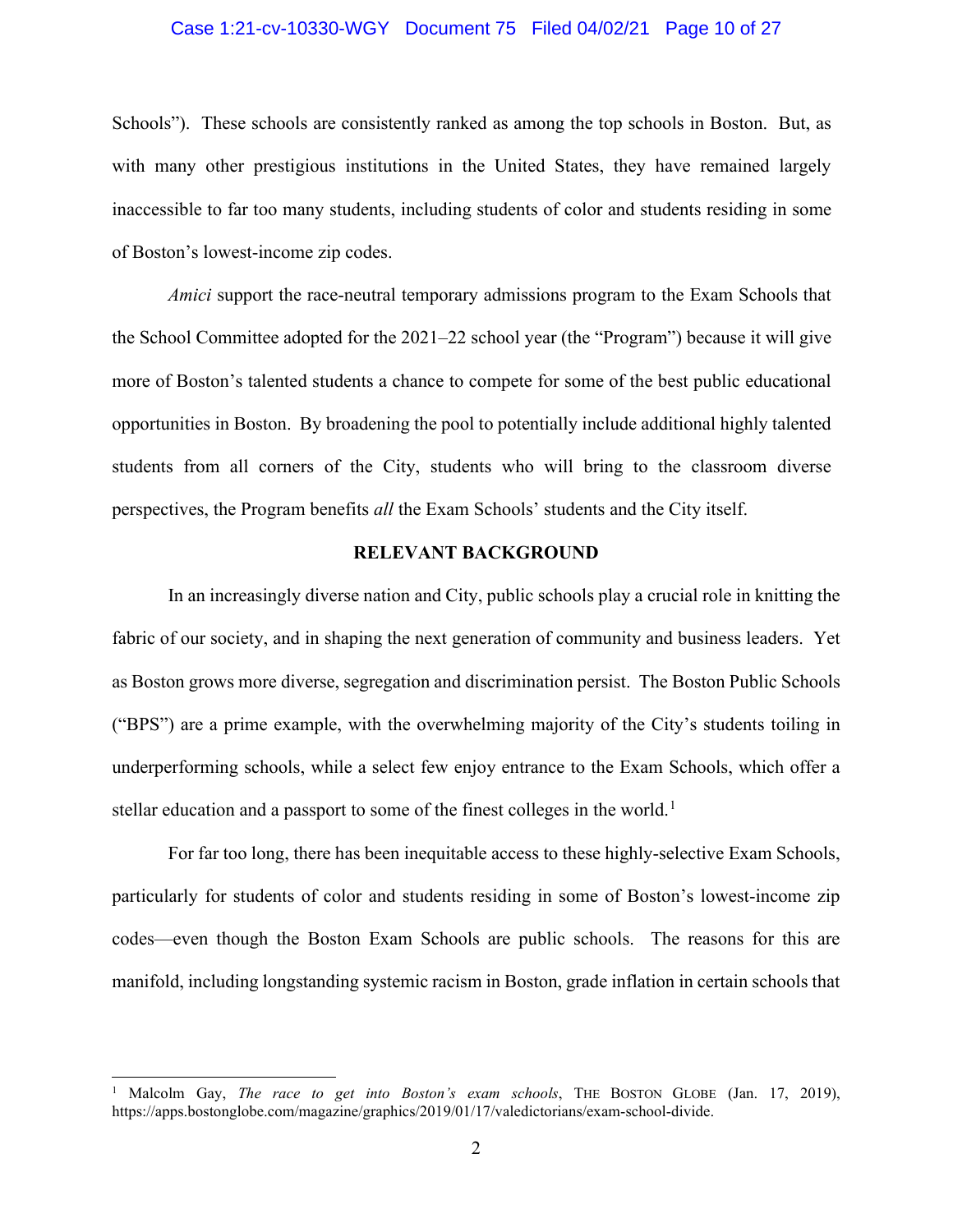#### Case 1:21-cv-10330-WGY Document 75 Filed 04/02/21 Page 11 of 27

serve as "feeders" to the Exam Schools,<sup>[2](#page-10-0)</sup> and wealthier families' prolific use of private tutors to prepare for entrance exams, which gives certain students an unfair advantage over those whose families cannot afford these aids. [3](#page-10-1)

**The One-Year Program.** Notwithstanding these persistent inequities, and contrary to Plaintiffs' insinuations, the School Committee has not enacted any radical change to the admissions process for the Exam Schools. The Program is a temporary one-year measure, adopted pursuant to a considered judgment by school administrators about how best to handle the impact of the COVID-19 pandemic. Before the pandemic, admission was based on students' GPAs and entrance exam scores. For the 2021-22 school year, the Committee expressly noted the difficult logistics of administering an in-person exam due to the pandemic, the inability to ensure test security with a remote administration, and the "[d]isparate impact of educational disruption on low-income families and families of color." ECF No. 38, Joint Statements of Facts ("JSOF"), Ex. 4. For these reasons, the Program suspended the entrance exam as an admission requirement for the Exam Schools.

With no entrance exam required, the School Committee transparently adopted a Program with three easily administrable steps to guide placement. First, the Program limits the admissions pool to qualified students based on uniform admissions criteria. JSOF ¶ 51. Second, the Program allocates invitations to 20% of seats based solely on GPA. *Id*. ¶ 57. Third, the Program allocates the remaining 80% of seats at each Exam School based on a combination of a student's GPA and

<span id="page-10-0"></span><sup>2</sup> James Vaznis, *Proposal to suspend exam schools admissions test highlights inequities*, THE BOSTON GLOBE (Oct. 20, 2020), https://www.bostonglobe.com/2020/10/20/metro/proposal-suspend-exam-schools-admissions-testhighlights-inequities (noting that 69% of Exam School applicants from a school in West Roxbury had A-plus averages).

<span id="page-10-1"></span><sup>3</sup> *See* Joshua Goodman & Melanie Rucinski, *Increasing Diversity in Boston's Exam Schools*, HARVARD KENNEDY SCHOOL RAPPAPORT INSTITUTE (Oct. 2018), https://scholar.harvard.edu/files/joshuagoodman/files/rappaport\_brief.pdf (noting "evidence that many students receive out-of-school tutoring to help prepare for" the entrance exams).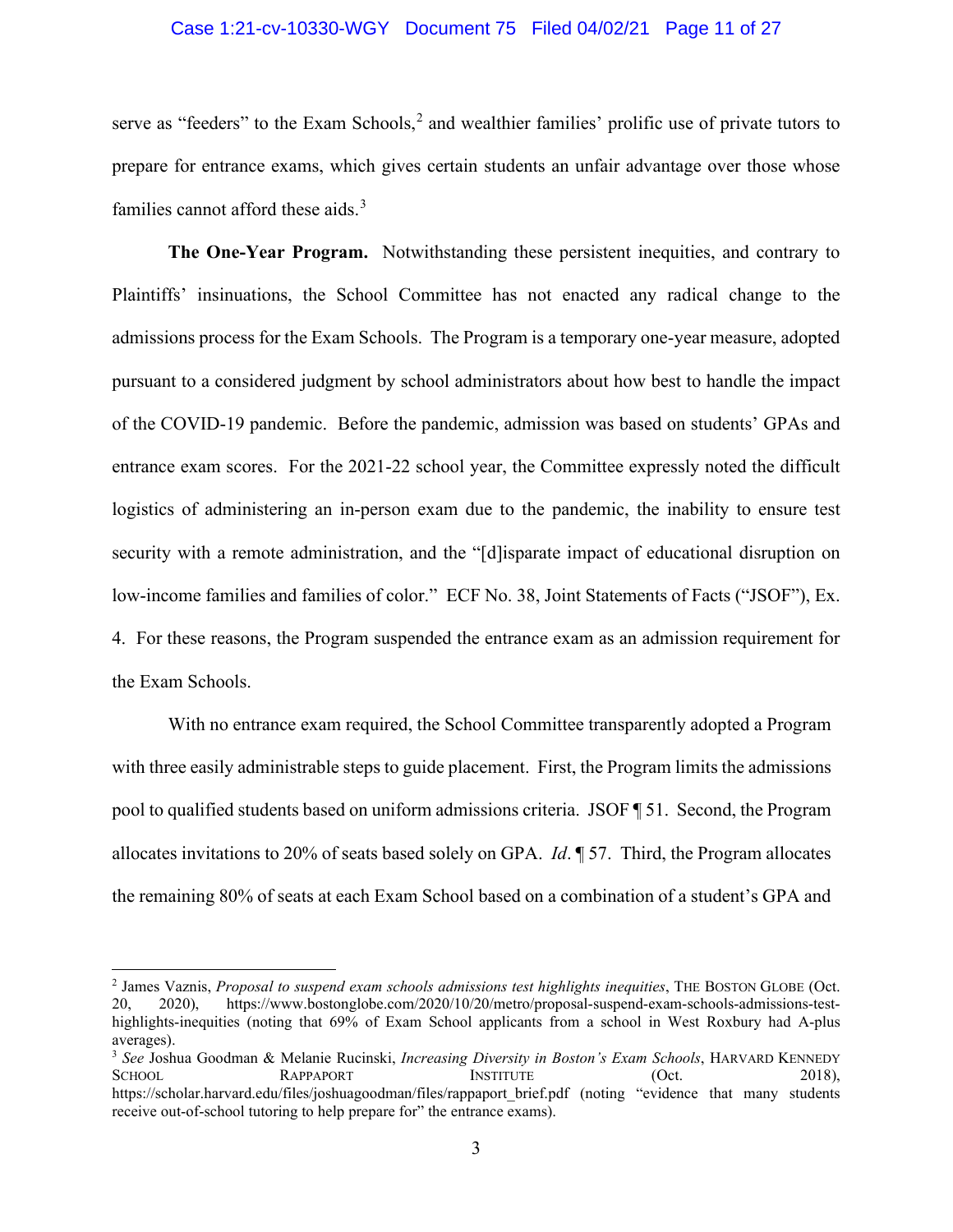#### Case 1:21-cv-10330-WGY Document 75 Filed 04/02/21 Page 12 of 27

zip code. *Id.* ¶¶ 58–59. Each zip code receives seats based on the percentage of school-aged children living in that zip code. *Id.* ¶¶ 59–60. Eligible students are ranked by GPA within their zip code. *Id.* ¶ 58. Zip codes are ranked by median income for a family with school-age children, and then 10% of each zip code's available seats are filled in order of students' GPAs, beginning with the lowest median income zip code. *Id*. Ex. 66 at 23. If a student's first-choice seat is not available, then the student is assigned to their second- or third-choice seat. *Id.* This process is repeated for ten "rounds," until all seats are filled. *Id.*

**Unequal Access to the Exam Schools.** Across geographic, racial, and socioeconomic lines, Boston's students face sizeable barriers to access the Exam Schools. Statistics demonstrate the depths of these disparities and the resulting exclusivity. For example, the School Committee's data confirm that 4.8% of Boston's school-aged children reside in West Roxbury, where the median income for a family with school-aged children is \$138,000. *Id.* Ex. 66 at 24. Nearly twice as many school-aged children, 9%, reside in East Boston, where these families' median income is approximately \$40,000. *Id*. Yet, over the past three application cycles, 441 West Roxbury students were invited to the Exam Schools, compared to only 185 East Boston students. *Id.* Ex. 42 at 3. A student from West Roxbury was approximately *five times more likely* than a student from East Boston to gain admission. Students in Boston's low-income zip codes have rarely received invitations to scratch the "golden ticket" that entrance into the Exam Schools represents.<sup>[4](#page-11-0)</sup>

These geographic and socioeconomic discrepancies have also manifested in a persistent lack of racial diversity at the Exam Schools. In 1971, when Black students represented over *30%* of the City's student population, they comprised less than *2%* of the population at BLS—the

<span id="page-11-0"></span><sup>4</sup> Melissa Bailey, *A golden ticket: Efforts to diversify Boston's elite high schools spur hope and outrage*, NBC NEWS (Mar. 17, 2021), https://www.nbcnews.com/news/education/golden-ticket-efforts-diversify-boston-s-elite-highschools-spur-n1261199.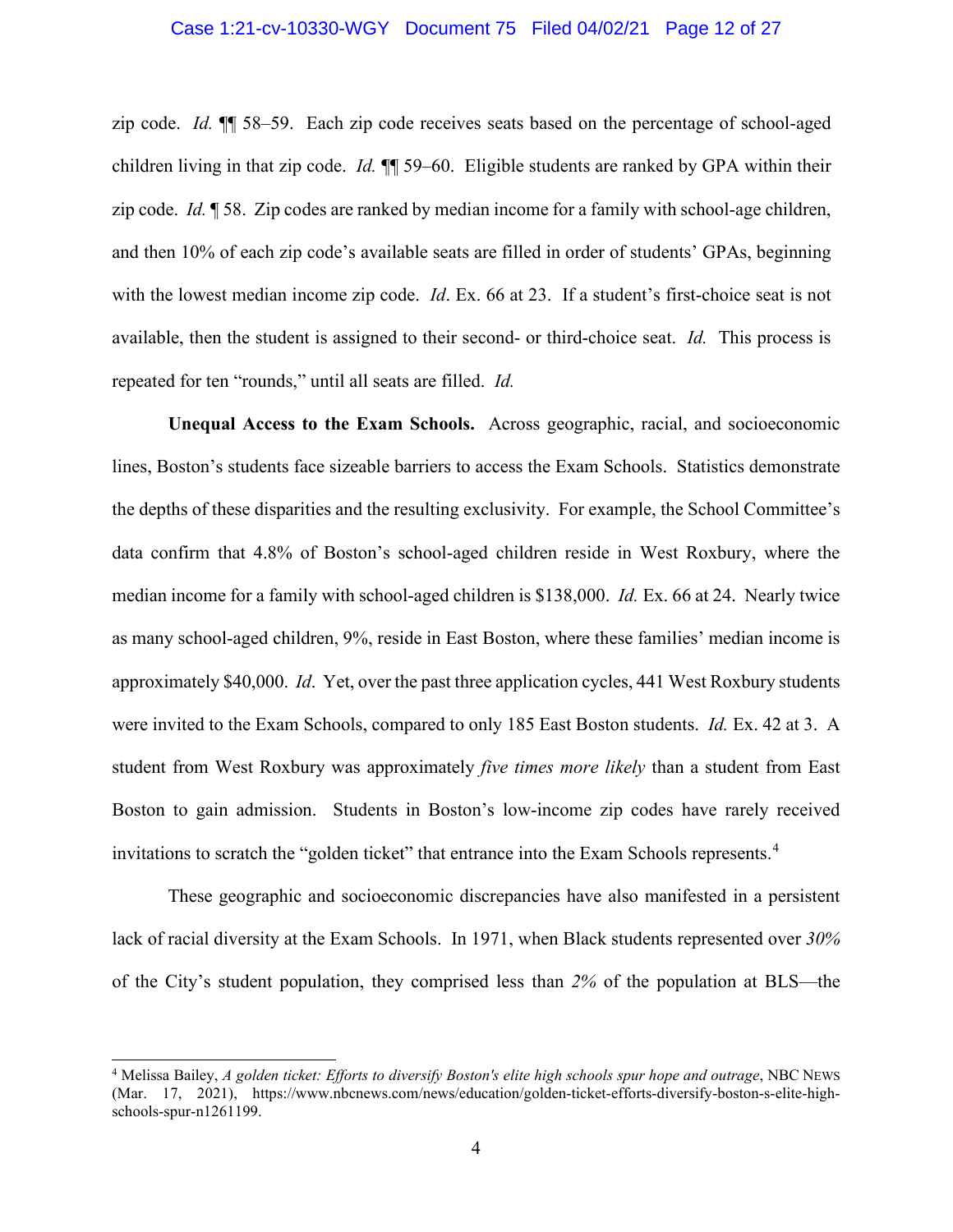#### Case 1:21-cv-10330-WGY Document 75 Filed 04/02/21 Page 13 of 27

highest ranked Exam School, according to U.S. News & World Report.<sup>[5](#page-12-0)</sup> JSOF 11. After courtordered adjustments, Black and Latinx admissions initially surged, but lawsuits led the School Committee to abandon consideration of an individual student's race, and the number of Black and Latinx students at BLS once again plummeted. By 2005, Black and Latinx students respectively comprised 9.4% and 6.7% percent of the students at BLS—substantially less than half of their composition of the overall Boston population. $6$  As recently as 2018–19, Black students represented just [7](#page-12-2).5% of the BLS student body.<sup>7</sup> Meanwhile, in recent decades, Boston schools have become far less integrated, racially and socioeconomically. $8$ 

**The "Unsurpassed" Opportunities Offered by the Exam Schools.** Students from underrepresented communities around the City are missing out on significant opportunities and advantages that Plaintiffs acknowledge are "unsurpassed" by "typical public high schools." ECF No. 1, Compl. ¶ 18. According to Massachusetts state data, 90% of Exam School graduates go on to attend college; only 55% of the other Boston Public School graduates do.<sup>[9](#page-12-4)</sup> Exam School students also gain admission to elite colleges in striking numbers. For example, BLS alone sent 15 students to the Harvard Class of 2017.<sup>[10](#page-12-5)</sup> Five out of eight Exam School valedictorians from 2005 to 2007 attended Harvard.<sup>11</sup> Only three of 80 valedictorians from other Boston Public

<span id="page-12-0"></span><sup>5</sup> Carrie Jung, *Not Always an Exam School: The History of Admissions at Boston's Elite High Schools*, WBUR (Mar. 5, 2020), https://www.wbur.org/edify/2020/03/05/boston-exam-school-admissions-history. 6 *Id.*

<span id="page-12-2"></span><span id="page-12-1"></span><sup>7</sup> *Id.*

<span id="page-12-3"></span><sup>8</sup> Peter Ciurczak, et al., *Kids Today*: *Boston's Declining Child Population and Its Effect on School Enrollment*, Boston Indicators (Jan. 2020), at 24, https://www.bostonindicators.org/-/media/indicators/boston-indicatorsreports/report-files/kids-today.pdf?la=en&hash=AFEE64818EA25B5A8428ABDE8A51D5D142305CB3. In Boston overall, 77% of Black students and 64% of Latinx students attend schools in which 90% or more of the enrolled students are students of color. *Id.* at 26. Two thirds of all students of color attended what researchers term "intensely segregated schools." *Id*.

<span id="page-12-5"></span><span id="page-12-4"></span><sup>&</sup>lt;sup>9</sup> Bailey, *supra* note 4.

Bailey, *supra* note 4. 10 Meg P. Bernard, *The Making of a Harvard Feeder School*, THE HARVARD CRIMSON (Dec. 13, 2013), https://www.thecrimson.com/article/2013/12/13/making-harvard-feederschools.

<span id="page-12-6"></span><sup>11</sup> Gay, *supra* note 1.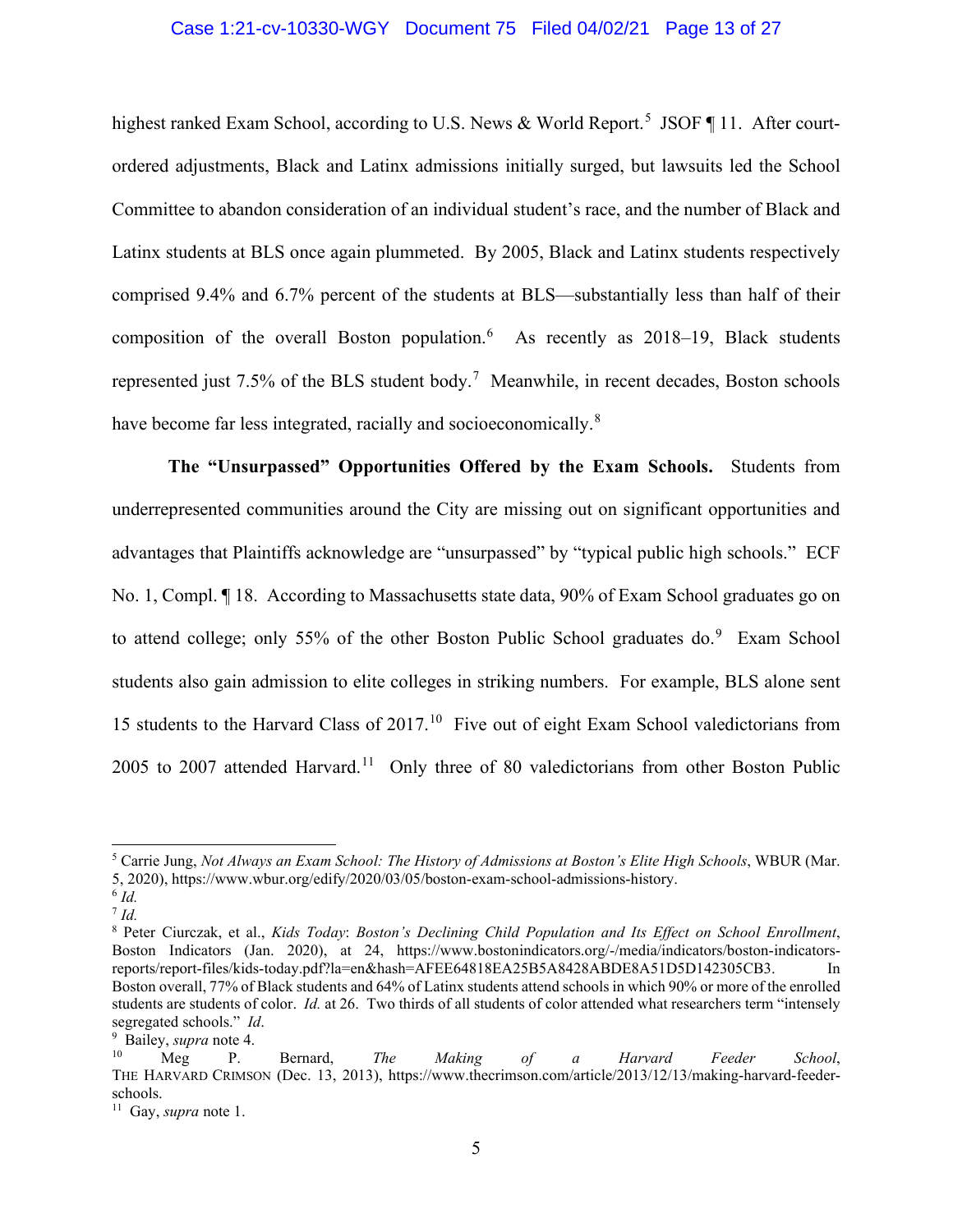#### Case 1:21-cv-10330-WGY Document 75 Filed 04/02/21 Page 14 of 27

Schools during the same period attended Ivy League schools, and none attended Harvard.<sup>[12](#page-13-1)</sup>

**The Program Will Help Level the Playing Field.** The parties agree that diversity in all forms—geographic, racial, socioeconomic status, national origin, views and other factors delivers benefits to all students. JSOF ¶ 69. The Program, which does not invoke or rely on race, and which imposes no quotas or balancing tests, will likely have the effect of enhancing these multiple forms of diversity because it (1) provides for consideration of candidates from all of Boston's zip codes; and (2) prioritizes zip codes where families with students have the lowest incomes. Nonetheless, Plaintiffs have sued, contending that the Program is somehow unfair and unlawful because it would likely "shift" some seats at the Exam Schools away from neighborhoods that have historically held a near monopoly on those seats, and include a greater number of students from neighborhoods that have historically been left outside the Exam Schools' doors.

#### **ARGUMENT**

<span id="page-13-0"></span>Plaintiffs admit that the educational opportunities available at the Exam Schools are "substantially better" than the opportunities at other Boston public schools. Compl. ¶ 18. And there is no dispute that students benefit "educationally when the student body of their school is diverse in terms of race, socioeconomic status, national origin, views, and other factors." JSOF ¶ 69. The only issue is whether the School Committee's Program, which is expected to enhance diversity across these metrics—and thus deliver these benefits to *all* students at the Exam Schools—is somehow an unlawful race-conscious admissions policy that violates the Equal Protection Clause of the Fourteenth Amendment. ECF No. 63 at 3–8.

<span id="page-13-1"></span>The Program—which does not consider race *at all*, let alone as a basis for student placement—necessarily survives Plaintiffs' constitutional challenge, regardless of whether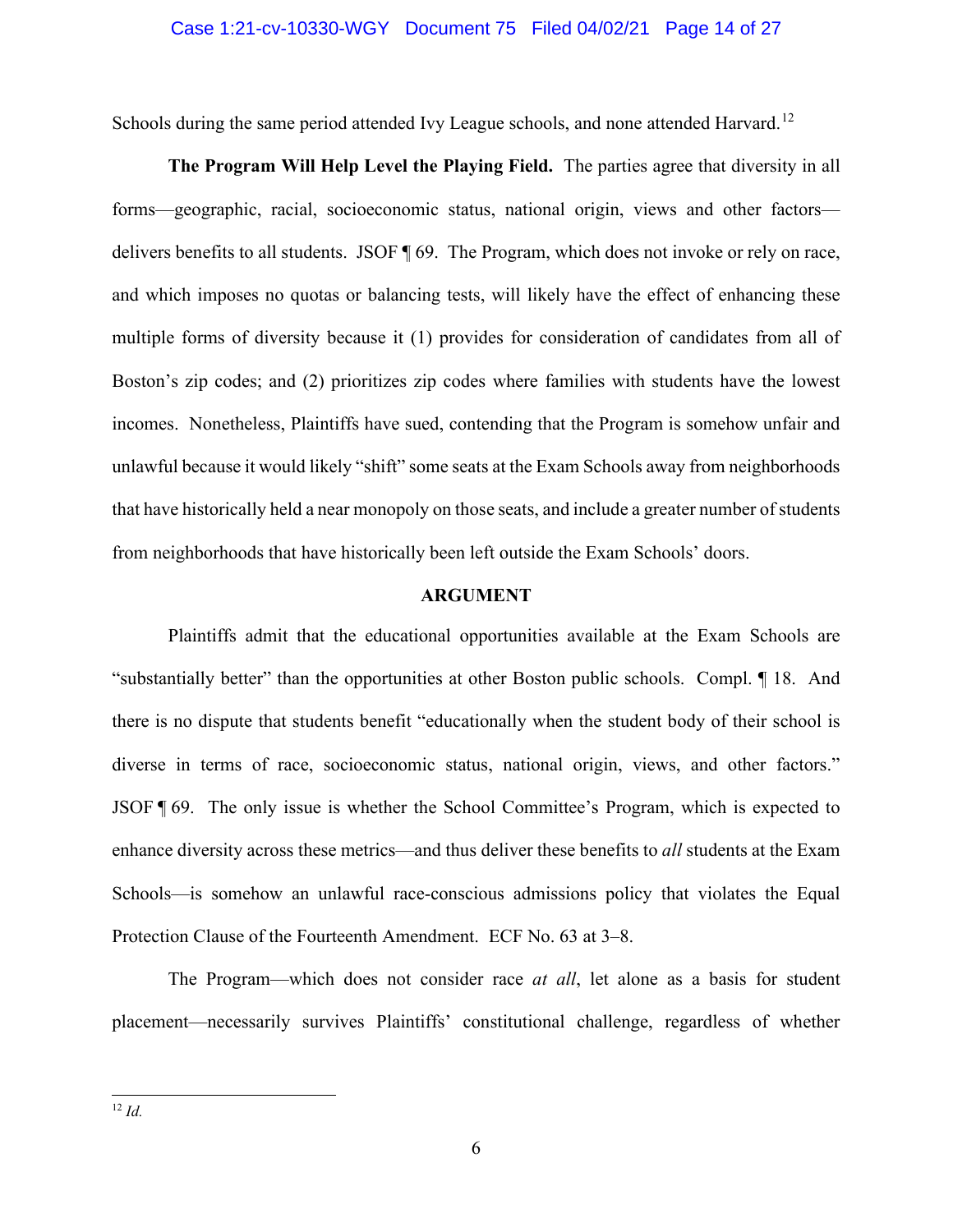#### Case 1:21-cv-10330-WGY Document 75 Filed 04/02/21 Page 15 of 27

rational basis review or strict scrutiny applies. The "mere invocation" of racial diversity among other forms of diversity advanced by the Program—or discussion of racial inequity by School Committee members prior to the adoption of the Program<sup>[13](#page-14-0)</sup>—"is insufficient to [either] subject the [Program] to strict scrutiny" or to transform a plan based on zip codes—a *geographic* signifier into an impermissible attempt at racial balancing. *See Anderson v. City of Boston*, 375 F.3d 71, 86–87 (1st Cir. 2004). As the Supreme Court has underscored, unconstitutional racial balancing occurs when an institution seeks "simply 'to assure within its student body some specified percentage of a particular group merely because of its race or ethnic origin.'" *Grutter v. Bollinger*, 539 U.S. 306, 329 (2003) (quoting *Regents of Univ. of California v. Bakke*, 438 U.S. 265, 307 (1978)). There is no evidence of that here.

Nor is there evidence that the temporary Program imposes racial quotas. To the contrary, at no point in the Program is an individual student's race or ethnicity even *a consideration* for placement at an Exam School, let alone the sole or defining factor. The Program considers each student's academic achievement and school preference. And for most students, the Program allocates available seats *proportionate to the percentage of school-aged children in a given zip code* and relies on the median family income of a given zip code to allow students from the poorest zip code to place at an Exam School first—considerations that will generate far more than just

<span id="page-14-0"></span><sup>&</sup>lt;sup>13</sup> Plaintiffs' focus on School Committee members' stray remarks regarding the longstanding racial inequity in Boston and the impact of any admissions program on Black and Latinx students is misplaced. The Supreme Court has repeatedly affirmed that schools need not be indifferent to whether the admissions programs they pursue will allow them to achieve the educational benefits of diversity. *See Fisher v. Univ. of Tex.*, 136 S. Ct. 2198, 2211–12 (2016) ("*Fisher II*") (approving the University of Texas's review of racial demographics for student enrollment to help determine whether admissions policies were successful to obtain "sufficient racial diversity"); *Grutter v. Bollinger*, 539 U.S. 306, 329–30 (2003) (concluding that the University of Michigan Law School's interest in a "critical mass" of underrepresented students was not racial balancing). Here, the Program's modest projected demographic shifts across three schools for a single school year are more consonant with an intention to achieve the educational benefits that obtain from having a more diverse student body than with any attempt at racial balancing*. See Christa McAuliffe Intermediate Sch. PTO, Inc. v. De Blasio*, 364 F. Supp. 3d 253, 283 (S.D.N.Y. 2019). The Program will not guarantee *any* set percentage of *any* racial group at *any* school. It will simply ensure that when students discuss, for example, Matthew Desmond's *Evicted: Poverty and Profit in the American City*, they will hear voices from not only West Roxbury, but also Dorchester and Mattapan.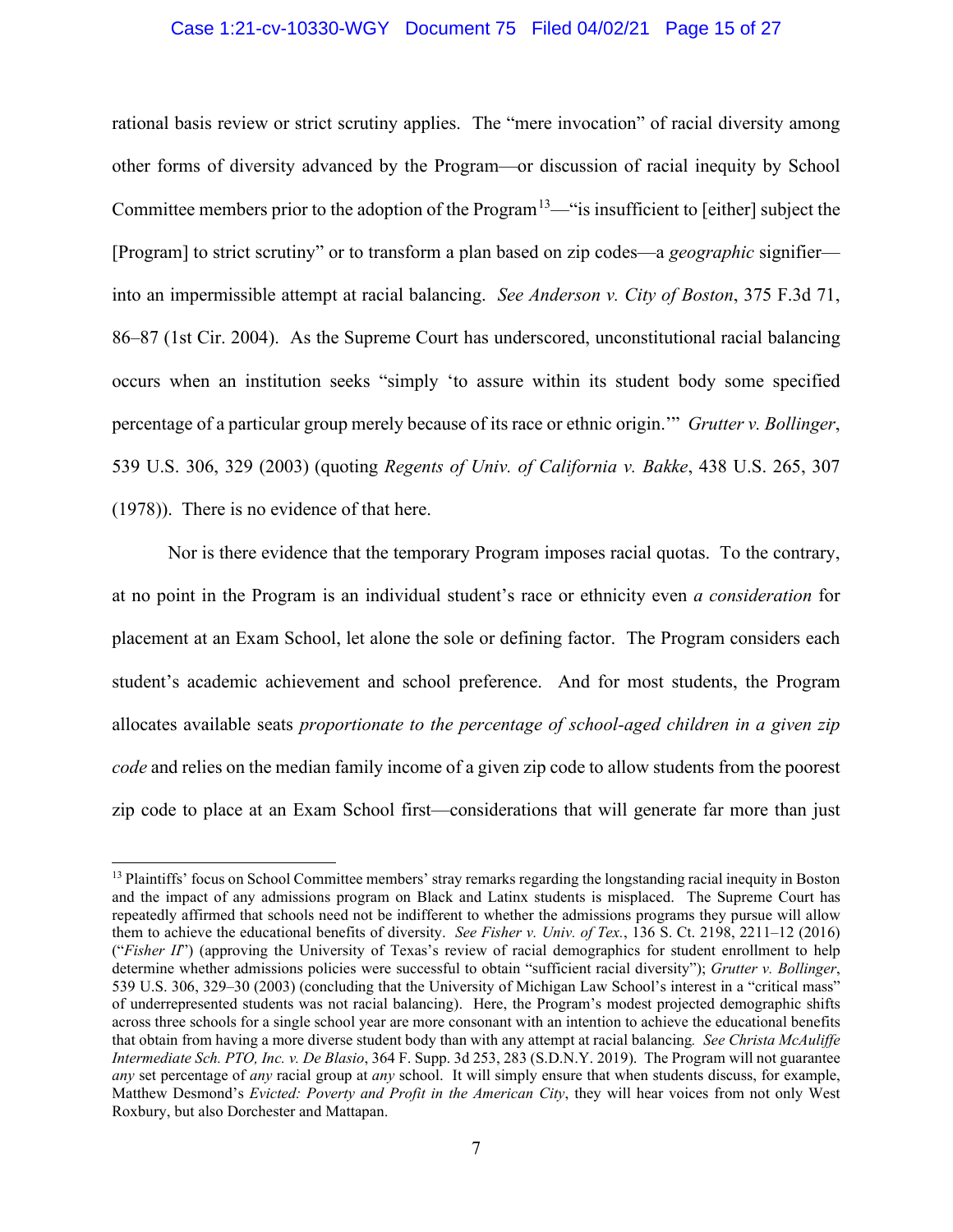#### Case 1:21-cv-10330-WGY Document 75 Filed 04/02/21 Page 16 of 27

racial diversity in the Boston Exam Schools.<sup>[14](#page-15-1)</sup> There is no quota, no balancing, and no myopic focus on race alone. There is only a temporary narrowly tailored plan that will secure the benefits of diversity in myriad forms.

The Court should therefore reject Plaintiffs' challenge and uphold the Program for the reasons set forth in Defendants' and Intervenor-Defendants' briefs, and for two additional reasons of importance to *Amici*, as set forth below:

*First*, public schools have a compelling interest in ensuring student body diversity. Public schools occupy a central role in developing the nation's children. In an increasingly diverse City and country, Boston schools, including the Exam Schools, have strong incentives to foster and maintain a diverse student body so that students have access to the myriad, well-established educational benefits of diversity.

**Second**, Boston businesses have an interest in ensuring the Exam Schools attract, educate, and graduate talented students from diverse backgrounds. These students will ultimately constitute an important part of the City's workforce. Diverse and inclusive workforces outperform homogenous workforces because they reflect a broader talent pool, capture different perspectives, and improve the bottom line. In today's marketplace, having more diverse, well-credentialed graduates is an essential competitive advantage—a selling point for Boston and businesses looking to attract talent to Boston. And students educated in diverse environments are better equipped to handle, and thrive in, diverse workplaces.

### <span id="page-15-0"></span>**I. BOSTON HAS A COMPELLING INTEREST IN DIVERSITY AT THE EXAM SCHOOLS**

<span id="page-15-1"></span><sup>&</sup>lt;sup>14</sup> Even if the mere correlation of zip codes with racial demographics in Boston had some constitutional significance in this case (which it does not), race would remain, at most, but "one factor among many, in an effort to assemble a student body that is diverse in ways broader than race." *Grutter*, 539 U.S. at 340.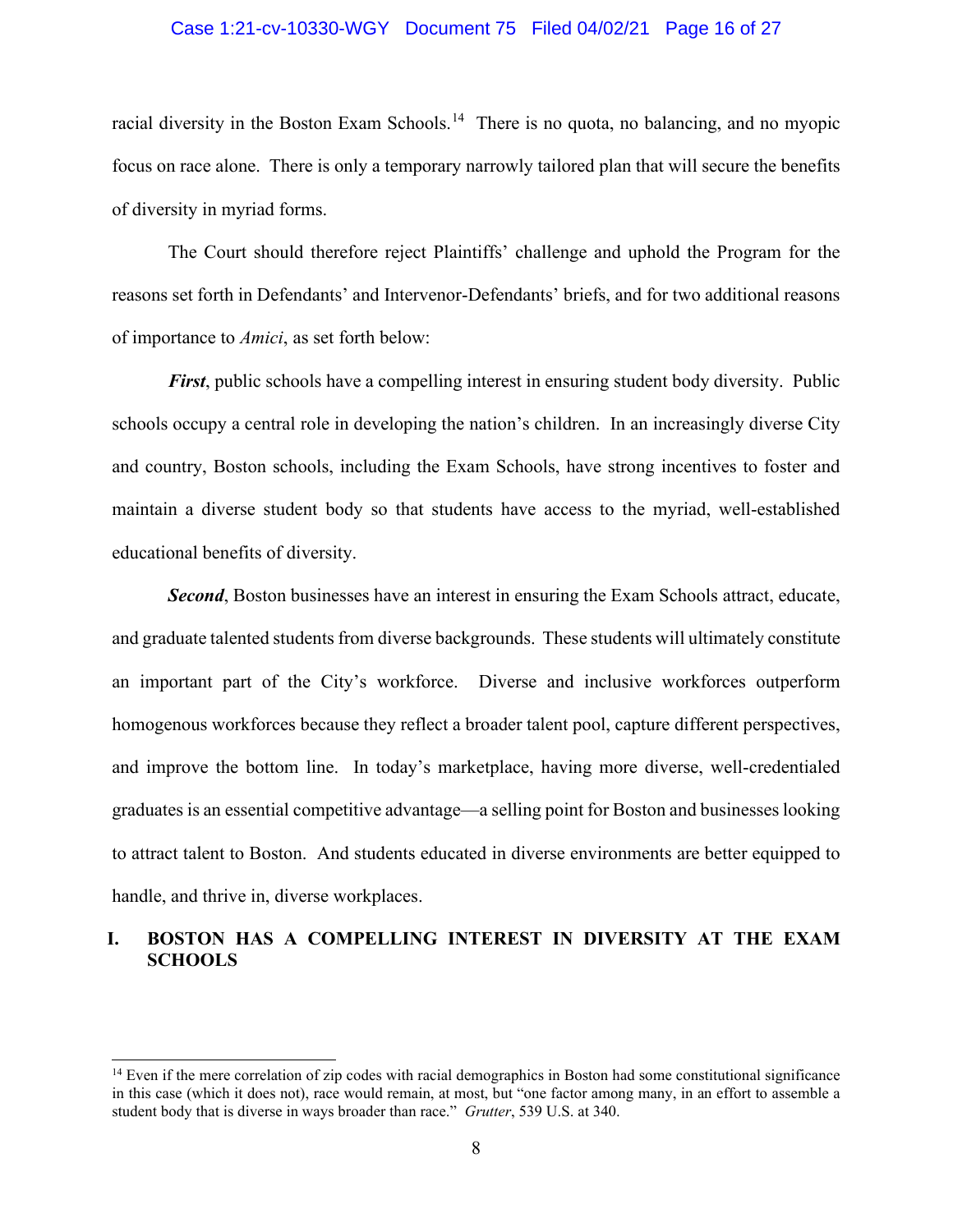#### Case 1:21-cv-10330-WGY Document 75 Filed 04/02/21 Page 17 of 27

Supreme Court precedents have squarely established that there is a "compelling interest in securing the educational benefits of a diverse student body." *Grutter*, 539 U.S. at 333; *see also Fisher II*, 136 S. Ct. at 2208; *Fisher v. Univ. of Tex.*, 570 U.S. 297, 308–09 (2013) ("*Fisher I"*); *Bakke*, 438 U.S. at 312 (opinion of Powell, J.) ("[A]ttainment of a diverse student body" is "clearly . . . a constitutionally permissible goal"). Diversity delivers substantial benefits because students with diverse backgrounds "may bring . . . experiences, outlooks, and ideas that enrich the training of [a school's] student body[.]" *Bakke*, 438 U.S*.* at 314. Benefits that make the government interest in diversity compelling include the promotion of "cross-racial understanding," "break[ing] down racial stereotypes," "enab<sup>[ling]</sup> [students] to better understand persons of different races," the "promo[tion] [of] learning outcomes," "better prepar[ing] students for an increasingly diverse workforce and society," and "better prepar[ing] them as professionals." *Grutter*, 539 U.S. at 330; *Fisher II*, 136 S. Ct. at 2210.<sup>15</sup>

Although these decisions arose in the context of higher education, the compelling interest in diversity applies with at least equal force to public high schools. As the Supreme Court recognized in the landmark case of *Brown v. Board of Education*, which concerned "children of both elementary and high school age," these schools provide students with "the very foundation of good citizenship." 347 U.S. 483, 486 n.1, 493 (1954), *supplemented* 349 U.S. 294 (1955). The environments that shape these young students are "a principal instrument in awakening the child to cultural values, in preparing him for later professional training, and in helping him to adjust normally to his environment." *Id.* at 493. For such reasons, Justice Kennedy concluded more recently that "[i]n the administration of public schools by the state and local authorities it is

<span id="page-16-0"></span><sup>&</sup>lt;sup>15</sup> Fisher II also forecloses arguments such as the claim Plaintiffs advance here, that the Exam Schools are somehow already diverse "enough." *Compare* ECF No. 63 at 1 (arguing that "the Exam Schools already display substantial racial diversity"), *with Fisher II*, 136 S. Ct. at 2211 (rejecting the argument that the school's plan was unlawful because the school had already achieved a "critical mass" of diverse students).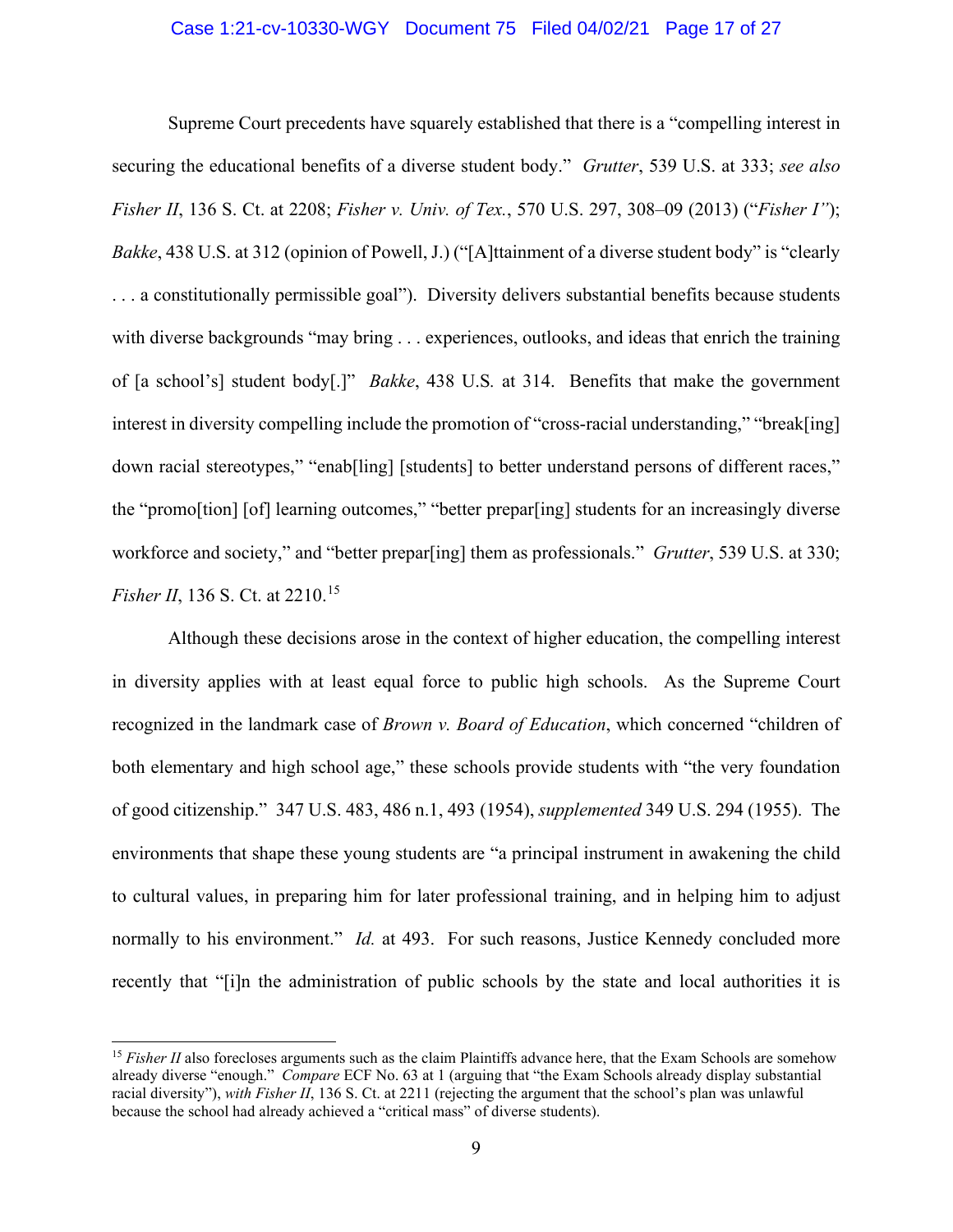#### Case 1:21-cv-10330-WGY Document 75 Filed 04/02/21 Page 18 of 27

permissible to consider the racial makeup of schools and to adopt general policies to encourage a diverse student body, one aspect of which is its racial composition." *Parents Involved in Cmty. Sch. v. Seattle Sch. Dist. No. 1*, 551 U.S. 701, 788 (2007) (Kennedy, J., concurring in part and concurring in the judgment).  $16$ 

Moreover, the benefits of diversity to students in the K-12 context are largely indistinguishable from those that the Court embraced in *Grutter*. *See Grutter*, 539 U.S. at 330. First, diversity improves cross-racial interaction and development. Researchers Philipp Jugert and Allard Feddes found that "cross-ethnic friendships ha[ve] positive psychosocial consequences which include better social adjustment and more positive attitudes towards ethnic out-groups."<sup>[17](#page-17-1)</sup> Second, diversity correlates with improved student satisfaction, intellectual self-confidence, and leadership skills. Data suggests the positive relationship between diversity in higher education and outcomes related to satisfaction, well-being, and racial attitudes is stronger among students who had more experiences with diverse learning environments before college.<sup>[18](#page-17-2)</sup> Third, increased diversity reduces racial prejudice, bias, and stereotypes*.* The Century Foundation, an independent think tank that researched the benefits of socioeconomically and racially diverse

<span id="page-17-0"></span><sup>16</sup> Most courts following *Parents Involved* have deemed Justice Kennedy's concurrence controlling. *See Spurlock v. Fox*, 716 F.3d 383, 395 (6th Cir. 2013) (assuming the concurrence controls); *United States v. Alamance-Burlington Bd. of Educ.*, 640 F. Supp. 2d 670, 683 n.5 (M.D.N.C. 2009) (concluding that the concurrence controls under *Marks v. United States*, 430 U.S. 188, 193 (1977)); *Hart v. Cmty. Sch. Bd*., 536 F. Supp. 2d 274, 282 (E.D.N.Y. 2008) (same). *But see Christa McAuliffe,* 364 F. Supp. 3d at 282 n.25 (disagreeing that the concurrence is controlling under *Marks*). Legal scholarship has also recognized Justice Kennedy's concurrence as controlling. *See* J. Harvie Wilkinson III, *The Seattle and Louisville School Cases: There is No Other Way*, 121 HARV. L. REV. 158, 170 (2007) ("As the narrowest rationale in support of the prevailing judgment, the Kennedy opinion becomes the controlling one and the subject of close scrutiny for educators and lawyers alike."); James E. Ryan, *The Supreme Court and Voluntary Integration*, 121 HARV. L. REV. 131, 137 (2007) ("Kennedy's opinion appears controlling.").

<span id="page-17-1"></span><sup>17</sup> Philipp Jugert & Allard R. Feddes, *Children's and adolescents' cross-ethnic friendships*, *in* THE WILEY HANDBOOK OF GROUP PROCESSES IN CHILDREN AND ADOLESCENTS 373, 389 (Oct. 2015).

<span id="page-17-2"></span><sup>18</sup> *See generally* Nicholas A. Bowman & Nida Denson, *What's Past is Prologue: How Precollege Exposure to Racial*  Diversity Shapes the Impact of College Interracial Interactions, 53 RSCH. IN HIGHER EDUC. 406, 406-25 (2012).<br><sup>19</sup> See generally Rebecca S. Bigler & Lynn S. Liben, A developmental intergroup theory of social stereotypes an

<span id="page-17-3"></span>*prejudice*, 34 ADVANCES IN CHILD DEVELOPMENT AND BEHAVIOR 39, 39-89 (2006); Thomas F. Pettigrew & Linda R. Tropp, *A meta-analytic test of intergroup contact theory*, 90 J. OF PERSONALITY AND SOCIAL PSYCH. 751, 751-83 (2006).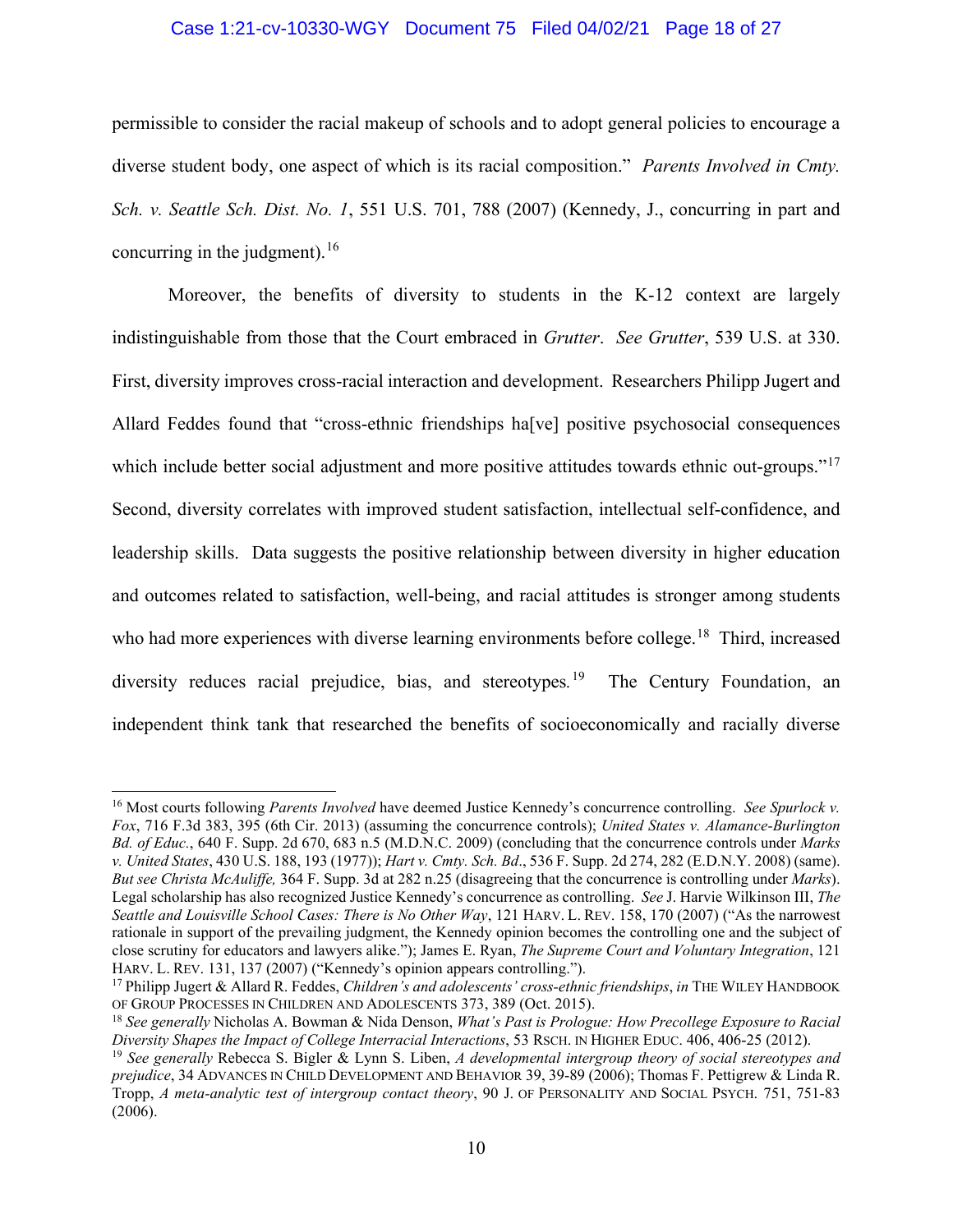#### Case 1:21-cv-10330-WGY Document 75 Filed 04/02/21 Page 19 of 27

schools and classrooms, concluded that, "when school settings include students from multiple racial groups, students become more comfortable with people of other races, which leads to a dramatic decrease in discriminatory attitudes and prejudices."[20](#page-18-0)

The reasons Harvard has long championed diversity are also relevant to the Exam Schools. The Exam Schools, too, will benefit from increased diversity in "(1) training future leaders . . . (2) equipping [their] graduates and [the schools] to adapt to an increasingly pluralistic society . . . (3) better educating [their] students through diversity . . . and (4) producing new knowledge stemming from diverse outlooks." *Students for Fair Admissions, Inc. v. Pres. & Fellows of Harvard Coll.*, 980 F.3d 157, 173–74 (1st Cir. 2020); *see Christa McAuliffe*, 364 F. Supp. 3d at 283 (explaining there is "no logical reason why increasing racial diversity in high schools would not benefit students to the same extent" as university students). It is hard to imagine that any students or parents—even among Plaintiffs—would want to keep these benefits from students fortunate enough to gain entry to the highly-selective Exam Schools.

Diversity also results in additional, unique benefits for K-12 student academic outcomes. Attending racially diverse schools decreases the test score gap between white and Black and/or Latinx students.<sup>21</sup> And as K-12 researchers Roslyn Michelson and Mokubung Nkomo determined, "[w]hether a school is racially and socioeconomically diverse or segregated makes a critical difference for K-12 achievement across the curriculum: [s]tudents who attend racially and socioeconomically diverse schools are more likely to achieve higher test scores and better grades,

<span id="page-18-0"></span><sup>20</sup> *The Benefits of Socioeconomically and Racially Integrated Schools and Classrooms*, THE CENTURY FOUNDATION (Apr. 29, 2019), https://tcf.org/content/facts/the-benefits-of-socioeconomically-andracially-integrated-schools-and-classrooms.

<span id="page-18-1"></span><sup>21</sup> Amy S. Wells, et al., *How Racially Diverse Schools and Classrooms Can Benefit All Students*, THE CENTURY FOUNDATION (Feb. 9, 2016), https://tcf.org/content/report/how-racially-diverse-schools-and-classrooms-can-benefitall-students; *see generally* Aprile D. Benner & Robert Crosnoe, *The Racial/Ethnic Composition of Elementary Schools and Young Children's Academic and Socioemotional Functioning*, 48 AM. EDUC. RSCH.J. 621, 621-46 (2011); Shelly Brown-Jeffy, *The Race Gap in High School Reading Achievement: Why School Racial Composition Still Matters*, 13 RACE, GENDER & CLASS 268, 268-94 (2006).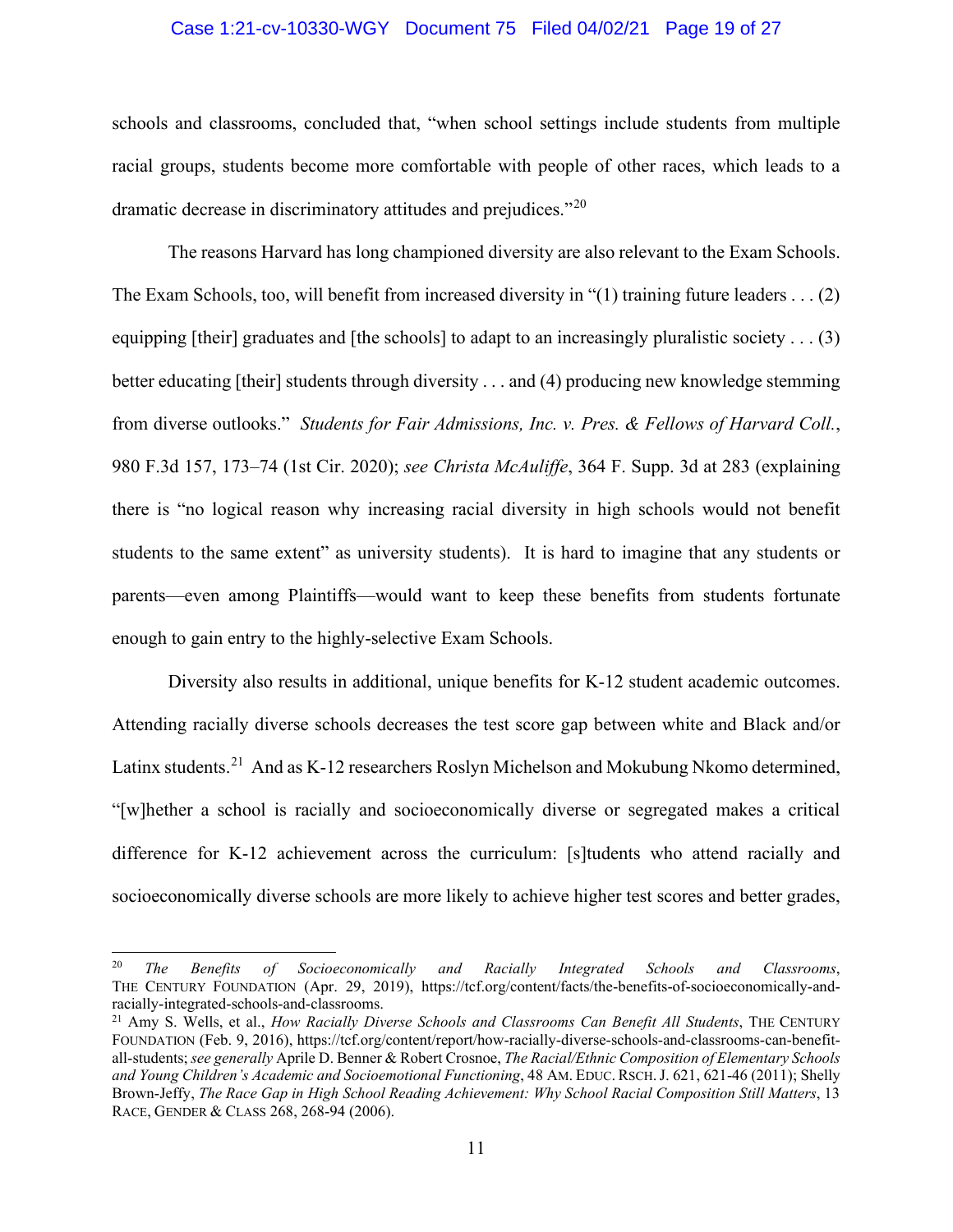#### Case 1:21-cv-10330-WGY Document 75 Filed 04/02/21 Page 20 of 27

to graduate from high school, and to attend and graduate from college" compared with their otherwise comparable counterparts who attend less diverse schools.<sup>22</sup> All these benefits confirm that diversity in public high schools is a compelling government interest.

### <span id="page-19-0"></span>**II. THE PROGRAM HELPS BOSTON BUSINESSES RECRUIT DIVERSE, TALENTED, AND COMPETITIVE WORKFORCES**

"The skills needed in today's increasingly global marketplace can *only* be developed through exposure to widely diverse people, culture, ideas, and viewpoints." *Grutter*, 539 U.S. at 330 (emphasis added). The First Circuit recently acknowledged the business community's "interest in having a well-educated, diverse hiring pool," and recognized that "policies like those approved by the Supreme Court in *Grutter* are essential to [the business'] ongoing efforts to attract and benefit from the best possible people." *Students for Fair Admissions,* 980 F.3d at 187, 187 n. 25 (holding that Harvard's policies aimed at increasing admissions of Black, Latinx, and other underrepresented students were constitutionally sound).

The Exam Schools are a crucial part of the pipeline by which promising and diverse students in Boston enter the local talent pool. And while not every graduate will attend a university in the area, ultimately, Boston businesses disproportionately hire these talented students. A recent search of the alumni of one Exam School (BLS) on LinkedIn shows that nearly two-thirds (5,779 out of 8,666 alumni) remained in or returned to the Greater Boston area, many working for notable local employers such as State Street (50 identified alumni), Liberty Mutual Insurance (32 alumni), and Google ([23](#page-19-2) alumni).<sup>23</sup> *Amici's* experiences also confirm the Exam Schools are a crucial link in the pipeline through which Boston's diverse students will become the City's next generation of

<span id="page-19-1"></span><sup>22</sup> Roslyn Arlin Michelson & Mokubung Nkomo, *Integrated Schooling, Life Course Outcomes, and Social Cohesion in Multiethnic Democratic Societies*, 36 REV. OF RSCH. IN EDUC. 197, 226 (Mar. 2012); Gregory Palardy, *Differential*  school effects among low, middle, and high social class composition schools: A multiple group, multilevel latent growth curve analysis, 19 SCH. EFFECTIVENESS AND SCH. IMPROVEMENT 21, 37 (Mar. 2008).<br><sup>23</sup> Boston Latin School, LINKEDIN, https://www.linkedin.com/school/boston-latin-school/people/ (last visited Apr. 1,

<span id="page-19-2"></span><sup>2021).</sup>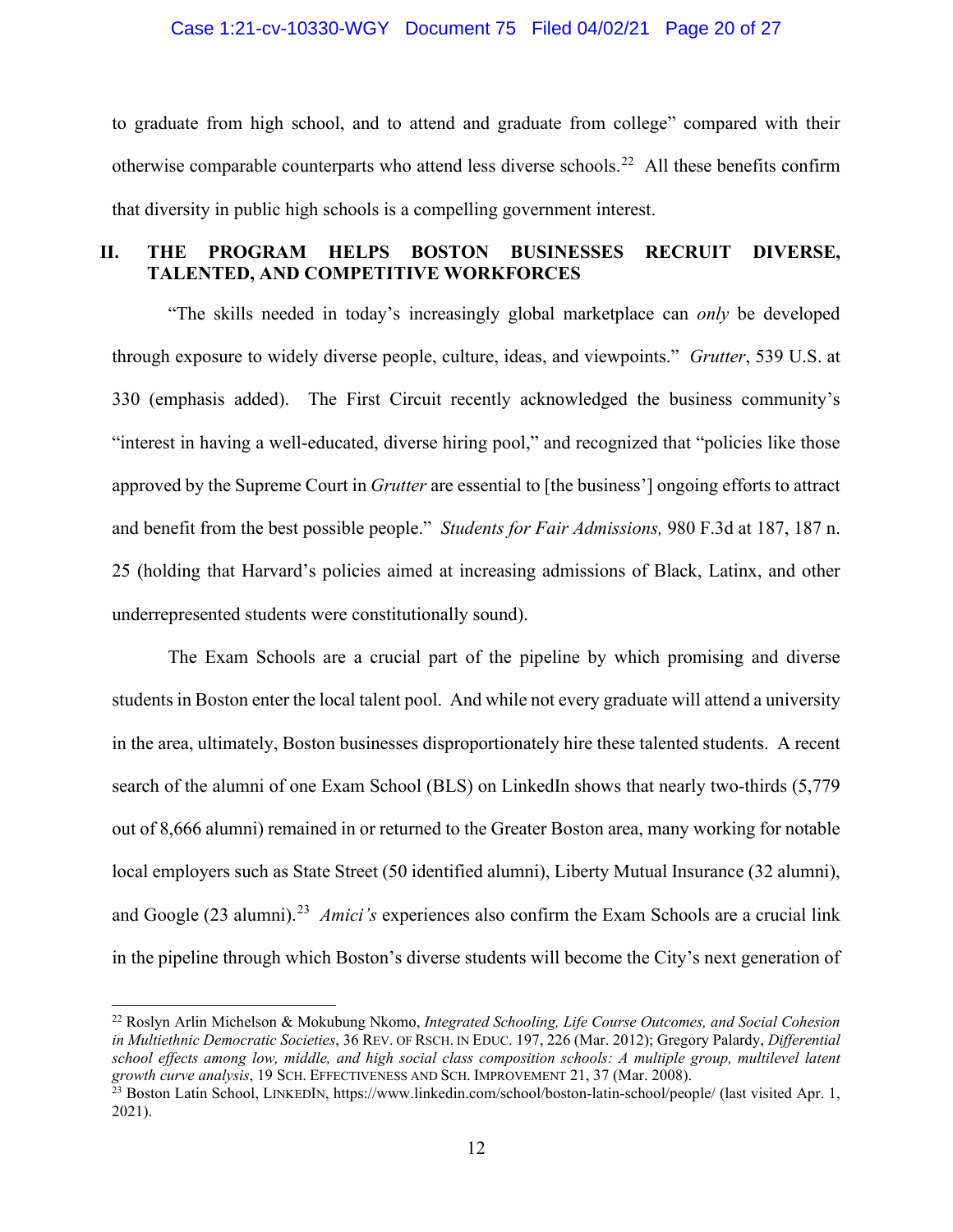#### Case 1:21-cv-10330-WGY Document 75 Filed 04/02/21 Page 21 of 27

business leaders. To that end, *Amici* have expended substantial resources to attract, retain, and provide pathways to leadership for talent from diverse backgrounds for at least three reasons.

*First*, Boston businesses, law firms, nonprofit organizations, and government agencies, including *Amici*, do not compete in a vacuum: today Boston competes with other cities—nationally and globally—to attract business and talent.<sup>24</sup> A 2019 management consultant analysis concluded that "[t]he common denominator" among the most successful and competitive cities was human capital, and noted "the world's most competitive cities have a growing and diverse workforce."<sup>[25](#page-20-1)</sup> The study ranked Boston 21<sup>st</sup> globally, *behind* several other U.S. cities, including Washington D.C., Los Angeles, Chicago, and New York.<sup>[26](#page-20-2)</sup> If Boston fails to ensure that Black, Latinx, and other underrepresented communities—including communities facing economic instability and/or challenges due to poverty—have access to top-tier schools including its Exam Schools, highly qualified and talented students from those communities will be less likely to gain the education and opportunities that will pave the way to join organizations such as *Amici*. [27](#page-20-3) This would ultimately weaken *Amici*'s ability to compete with businesses and organizations based in cities that ensure that *all* students have access to the best educational opportunities. The Program is one modest step that will help Boston's businesses compete.

**Second**, Boston is inherently diverse but traditionally segregated, including in its schools. As highlighted by The Boston Globe's Spotlight Team, Boston has had an unshakable reputation and history tied to racism.[28](#page-20-4) This runs counter to the *Amici*'s goals of recruiting talented people

<span id="page-20-0"></span><sup>24</sup> Andres Mendoza Pena & Nicole Dessibourg-Freer, *Talent makes the city*, THE HILL (June 14, 2019), https://thehill.com/opinion/finance/448371-talent-makes-the-city. 25 *A question of talent: how human capital will determine the next global leaders*, A.T. KEARNEY (2019),

<span id="page-20-1"></span>https://www.kearney.com/global-cities/2019.

<span id="page-20-2"></span><sup>26</sup> *Id.*

<span id="page-20-3"></span><sup>27</sup> *See, e.g.*, *supra* notes 9–12 and accompanying text (noting how the Exam Schools send a higher percentage of students to college, and overall more highly-ranked colleges).

<span id="page-20-4"></span><sup>28</sup> *See* The Spotlight Team, *Boston. Racism. Image. Reality,* THE BOSTON GLOBE (Dec. 10, 2017), https://apps.bostonglobe.com/spotlight/boston-racism-image-reality/series/image/ (noting "Google the phrase 'Most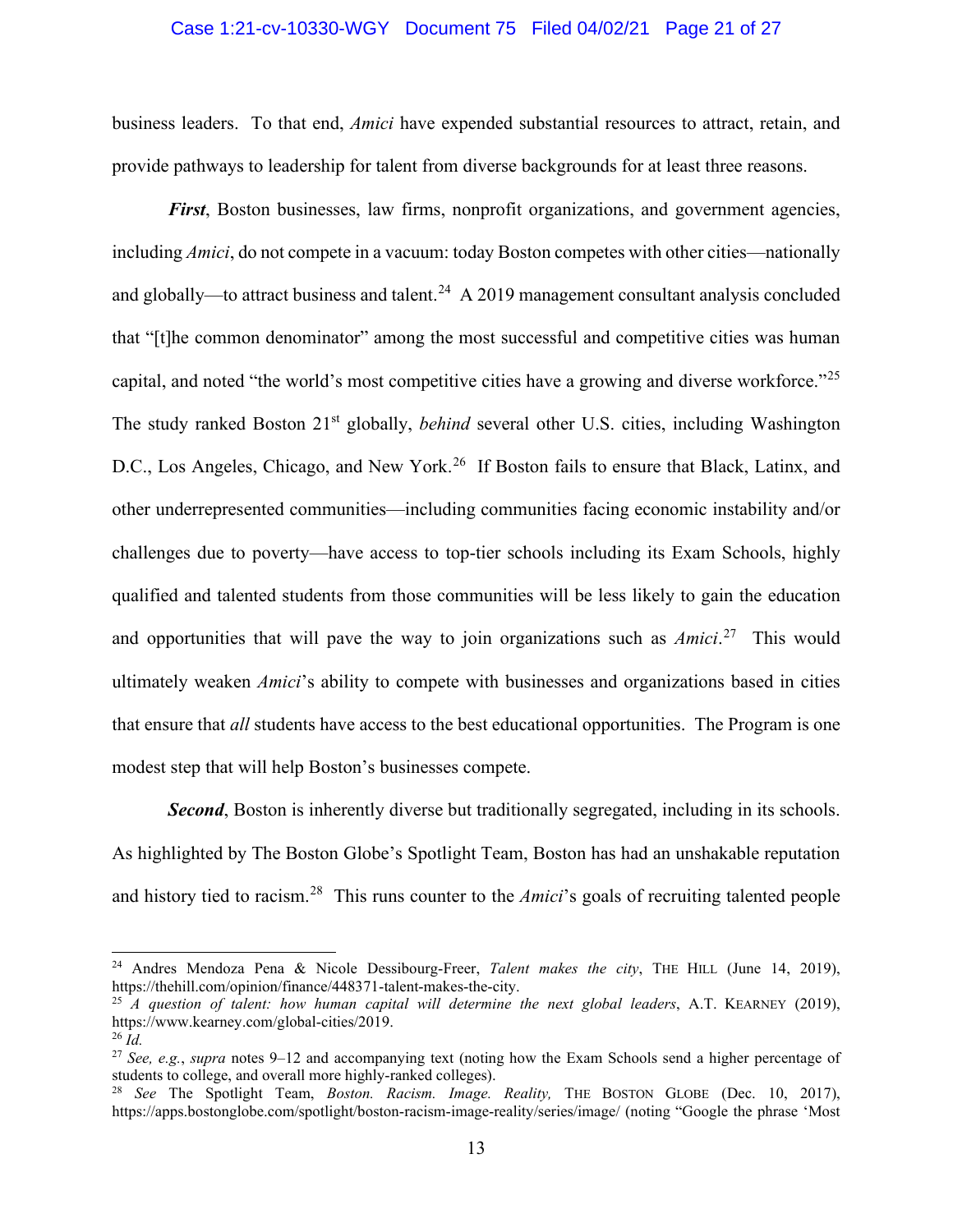#### Case 1:21-cv-10330-WGY Document 75 Filed 04/02/21 Page 22 of 27

from diverse backgrounds and fostering an inclusive and equitable working environment. Massachusetts businesses have responded to this need by beginning "a diversity executive hiring spree."<sup>[29](#page-21-0)</sup> *Amici* have announced and/or fortified diversity, equity, and inclusion initiatives with the goal of attracting and retaining diverse workforces and elevating diverse employees to positions of leadership. For example, in 2018, Rapid7 launched a diversity initiative (50/50 by 2020) to increase the number of under-represented groups (women and people of color) to half of the employee base in the United States by the end of 2020.

*Third*, in today's global economy, a diverse and inclusive workforce is not optional. It is a necessity for the bottom line of *Amici* and other businesses for multiple reasons:

**Diversity is good for business:** Diversity in schools matters partly because of "the overriding importance of preparing students for work[.]" *Grutter*, 539 U.S. at 329. And diverse organizations perform better financially than non-diverse organizations. According to an oft-cited study by global consulting firm McKinsey & Company, companies in the top quartile of "ethnic and cultural diversity" outperformed companies in the bottom quartile by 36 percent in terms of overall profitability.<sup>[30](#page-21-1)</sup> The study recommended that companies "ensure the representation of diverse talent," "enable equality of opportunity," and "foster belonging through unequivocal support for multivariate diversity" to generate an increased likelihood of "financial outperformance."[31](#page-21-2) A 2018 report by locally-based Boston Consulting Group similarly found that

racist city,' and Boston pops up more than any other place, time and time again."). The Boston Globe Spotlight Team, in a troubling report investigating racism in the City, reported that "among eight major cities, [B]lack people ranked Boston as least welcoming to people of color. More than half—54 percent—rated Boston as unwelcoming."

<span id="page-21-0"></span><sup>&</sup>lt;sup>29</sup> Zeninjor Enwemeka, Change, or Checking the Box? Mass. Companies are on a Diversity Exec Hiring Spree, WBUR (Aug. 17, 2020), https://www.wbur.org/bostonomix/2020/08/17/chief-diversity-officers-gaining-popularity (last accessed Mar. 24, 2021).

<span id="page-21-2"></span><span id="page-21-1"></span><sup>30</sup> Sundiatu Dixon-Fyle, et al., *Diversity wins: How inclusion matters*, MCKINSEY & COMPANY (May 19, 2020), https://www.mckinsey.com/featured-insights/diversity-and-inclusion/diversity-wins-how-inclusion-matters. 31 *Id.*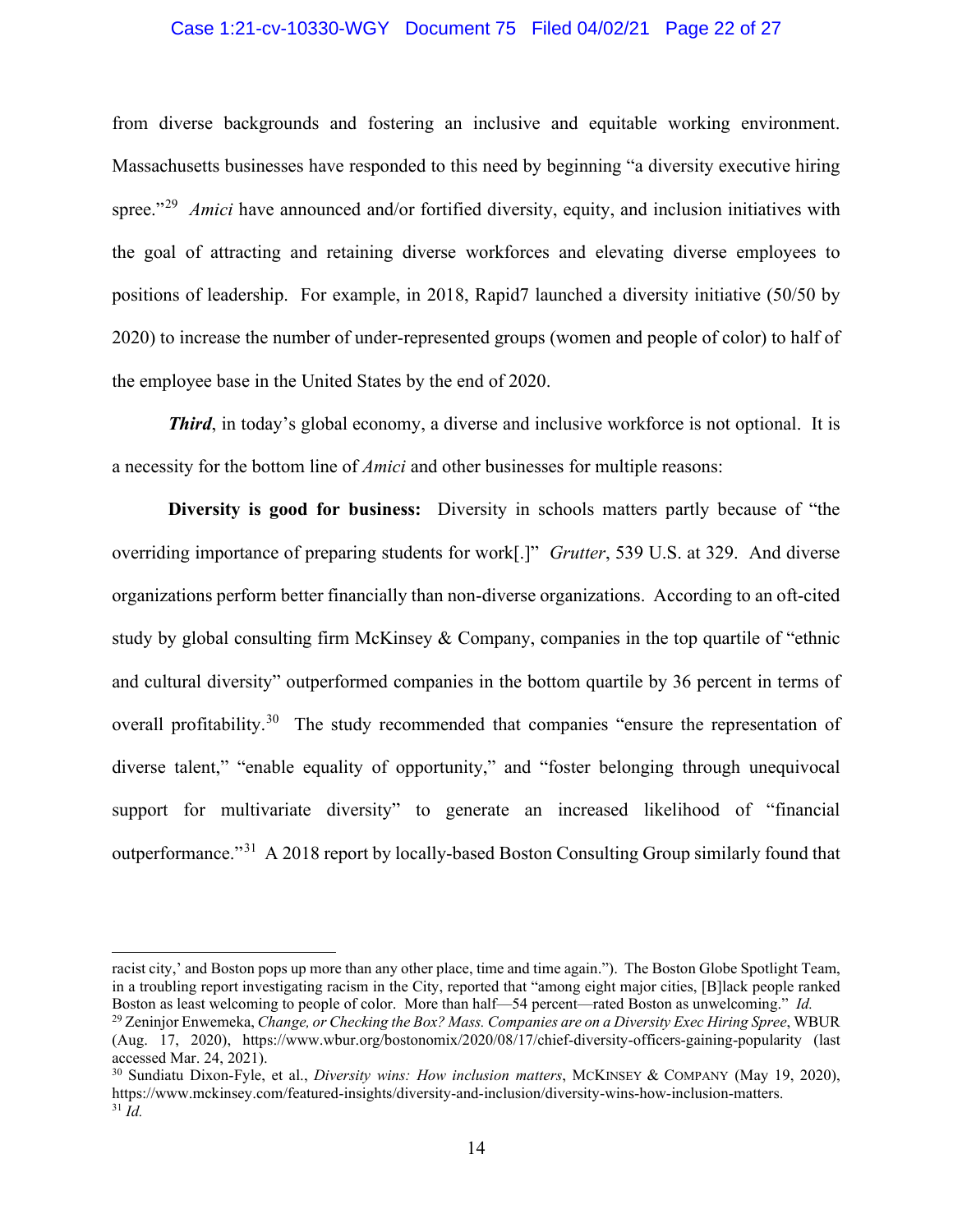#### Case 1:21-cv-10330-WGY Document 75 Filed 04/02/21 Page 23 of 27

companies with more diverse leadership teams report higher innovation revenue.<sup>32</sup> A 2019 Gartner study predicted that, "[t]hrough 2022, 75% of organizations with frontline decision-making teams reflecting a diverse and inclusive culture will exceed their financial targets."<sup>33</sup> Finally, a study by Harvard economists found that the success rate of acquisitions and IPOs undertaken by venture capital partners of the same ethnicity was on average significantly lower (*i.e.*, 30%) than for those undertaken by partners of different ethnicities.<sup>[34](#page-22-2)</sup>

**Diversity spurs innovation:** As Justice Powell articulated, "the 'nation's future depends upon leaders trained through wide exposure' to the ideas and mores of students as diverse as this Nation of many peoples." *Bakke*, 438 U.S. at 313. Experts have determined that by maximizing the range of thoughts and ideas housed within it, an organization today is "more likely to have access to the breadth of information necessary to solve complex problems."<sup>[35](#page-22-3)</sup> Diversity also leads to innovation, because "[m]ultiple and varied voices have a wide range of experiences, and this can help generate new ideas about products and practices."[36](#page-22-4) A 2011 Forbes study found that "a diverse and inclusive workforce can . . . help ensure that a company's products and services are respectful of their clients' cultures."[37](#page-22-5) Another study found that "[d]iverse work teams, including racially and ethnically diverse teams, generate ideas that are more creative, effective, and feasible

<span id="page-22-0"></span><sup>32</sup> Rocío Lorenzo, et al., *How Diverse Leadership Teams Boost Innovation*, BOSTON CONSULTING GROUP HENDERSON INSTITUTE (Jan. 23, 2018), https://www.bcg.com/en-us/publications/2018/how-diverse-leadership-teams-boostinnovation.

<span id="page-22-1"></span><sup>&</sup>lt;sup>33</sup> Manasi Sakpal, *Diversity and Inclusion Build High-Performance Teams*, GARTNER (Sept. 20, 2019), https://www.gartner.com/smarterwithgartner/diversity-and-inclusion-build-high-performance-teams.

<span id="page-22-2"></span><sup>&</sup>lt;sup>34</sup> Paul A. Gompers & Silpa Kovvali, *The Other Diversity Dividend*, HARVARD BUS. R. (July-Aug. 2018), https://hbr.org/2018/07/the-other-diversity-dividend. The authors further noted: "Over the past several years one of us (Paul Gompers) has examined the decisions of thousands of venture capitalists and tens of thousands of investments, and the evidence is clear: Diversity significantly improves financial performance on measures such as profitable investments at the individual portfolio-company level and overall fund returns."

<span id="page-22-3"></span><sup>35</sup> Stanley F. Slater, et al., *The Business Case for Commitment to Diversity*, 51 BUS. HORIZONS 201, 203 (2008).

<span id="page-22-4"></span><sup>36</sup> Christiaan Rizy, et al., *Global Diversity and Inclusion: Fostering Innovation Through a Diverse Workforce*, FORBES INSIGHTS (2011), at 5,

<span id="page-22-5"></span>https://www.forbes.com/forbesinsights/StudyPDFs/Innovation\_Through\_Diversity.pdf.  $37 \tilde{I}$ d.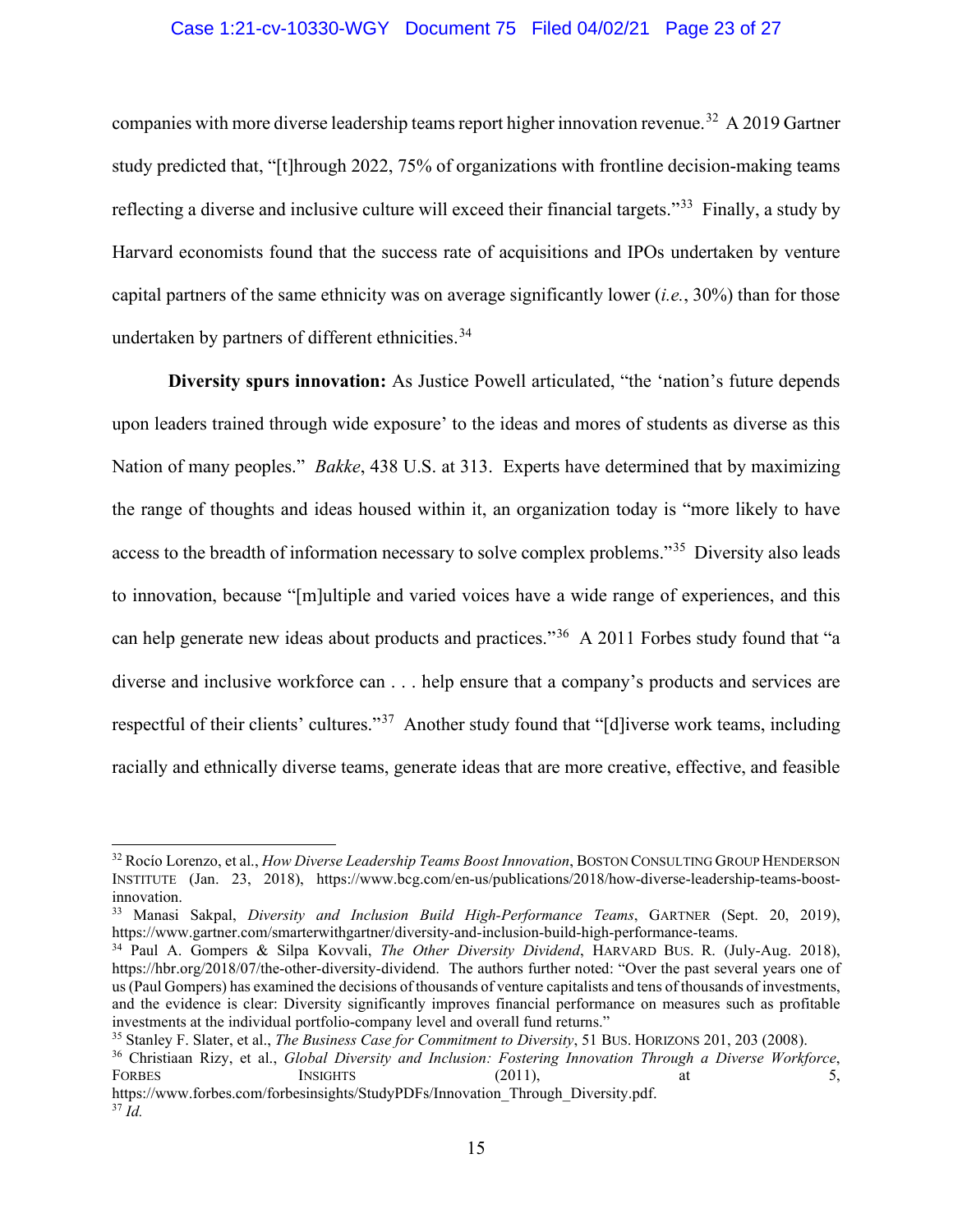#### Case 1:21-cv-10330-WGY Document 75 Filed 04/02/21 Page 24 of 27

than non-diverse teams, but only when diverse teams are able to work together effectively."[38](#page-23-0) These findings are consistent with *Amici*'s experience that a diverse workforce allows a company to draw on a variety of backgrounds and perspectives, producing innovation and creativity.

**Diversity promotes retention:** "In order to cultivate a set of leaders with legitimacy in the eyes of the citizenry, it is necessary that the path to leadership be visibly open to talented and qualified individuals of every race and ethnicity." *Grutter*, 539 U.S. at 332. Indeed, in *Amici*'s experience, diversity promotes retention. According to a 2015 study, 83% of millennials reported higher levels of engagement when they perceived their organization as fostering inclusion.<sup>39</sup> In a 2019 survey, 70% of respondents said they would consider looking for a new job if their employer did not demonstrate a commitment to diversity.<sup>40</sup> Pursuing diversity, equity, and inclusion helps Boston businesses face the challenge of recruiting and retaining top talent.

**Institutional actors and shareholders demand diversity:** Institutional actors in the markets where Boston businesses operate value diversity. For example, NASDAQ has proposed rules that "would require all companies listed on NASDAQ's U.S. Exchange to publicly disclose consistent, transparent diversity statistics regarding their board of directors."[41](#page-23-3) The rules "would require most NASDAQ-listed companies to have, or explain why they do not have, at least two diverse directors, including one who self-identifies as female and one who self-identifies as either [belonging to] an underrepresented minority [group] or [as]  $LGBTO+.$ <sup>242</sup> Shareholder pressure

<span id="page-23-0"></span><sup>38</sup> Poppy Lauretta McLeod, et al*.*, *Ethnic Diversity and Creativity in Small Groups*, 27 SMALL GRP. RSCH. 248, 260- 61 (May 1996).

<span id="page-23-1"></span><sup>39</sup> Christie Smith & Stephanie Turner, *The Radical Transformation of Diversity and Inclusion: The Millennial Influence*, DELOITTE (2015), at 13, https://www2.deloitte.com/content/dam/Deloitte/us/Documents/about-deloitte/usinclus-millennial-influence-120215.pdf.

<span id="page-23-2"></span><sup>40</sup> *Diversity in the Workplace Statistics: Job Seeker Survey Reveals What Matters*, YELLO, https://yello.co/blog/diversity-in-the-workplace-statistics/ (last visited Mar. 24, 2021).

<span id="page-23-4"></span><span id="page-23-3"></span><sup>41</sup> *Nasdaq to Advance Diversity through New Proposed Listing Requirements*, NASDAQ (Dec. 1, 2020), https://www.nasdaq.com/press-release/nasdaq-to-advance-diversity-through-new-proposed-listing-requirements-2020-12-01.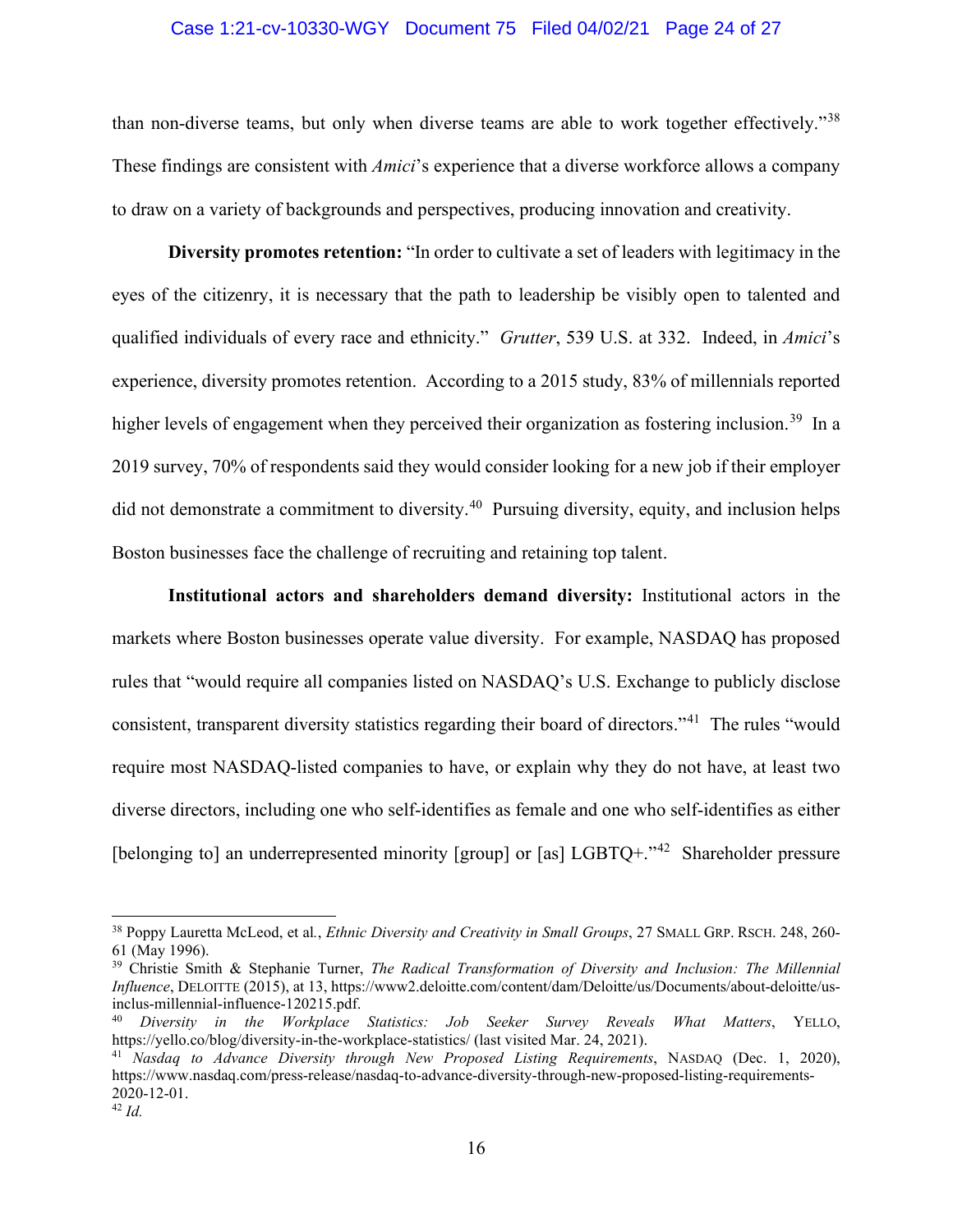#### Case 1:21-cv-10330-WGY Document 75 Filed 04/02/21 Page 25 of 27

also has increased on businesses to further diversity initiatives, as institutional investors have recently shown a greater willingness to use their proxy votes to increase board diversity, <sup>[43](#page-24-1)</sup> and there have been a number of shareholder derivative suits resulting from overly homogeneous boards.[44](#page-24-2) 

In short, if Boston businesses fail to recruit and retain diverse employees, it stands to reflect negatively on them, their bottom line, and potentially the City itself.<sup>45</sup>

For each of these reasons, Boston has a significant interest in ensuring equitable access to Boston's top schools, including the Exam Schools, for all its talented students. Upholding the Program—thoughtfully and fairly crafted to address serious concerns exacerbated this year by the pandemic—is one critical step forward, with clear and otherwise unachievable benefits for Boston's schoolchildren and its business community.

#### **CONCLUSION**

<span id="page-24-0"></span>For the foregoing reasons, *Amici* respectfully submit that the Court should uphold the Program, and rule in favor of the Defendants and Intervenor-Defendants.

<span id="page-24-1"></span><sup>43</sup> Lisa Hayles, *The case for diversity: Why institutional investors are using their proxy votes to leverage greater board diversity*, FINANCIAL DIRECTOR (July 10, 2019), https://www.financialdirector.co.uk/2019/07/10/the-case-fordiversity-why-institutional-investors-are-using-their-proxy-votes-to-leverage-greater-board-diversity.

<span id="page-24-2"></span><sup>44</sup> Francesca Odell, et al., *3 Cases Spotlight Shareholder Interest in Public Co. Diversity*, LAW360 (Aug. 4, 2020), https://www.law360.com/articles/1296071/3-cases-spotlight-shareholder-interest-in-public-co-diversity.

<span id="page-24-3"></span><sup>45</sup> *See Boston. Racism. Image. Reality*, *supra* note 27.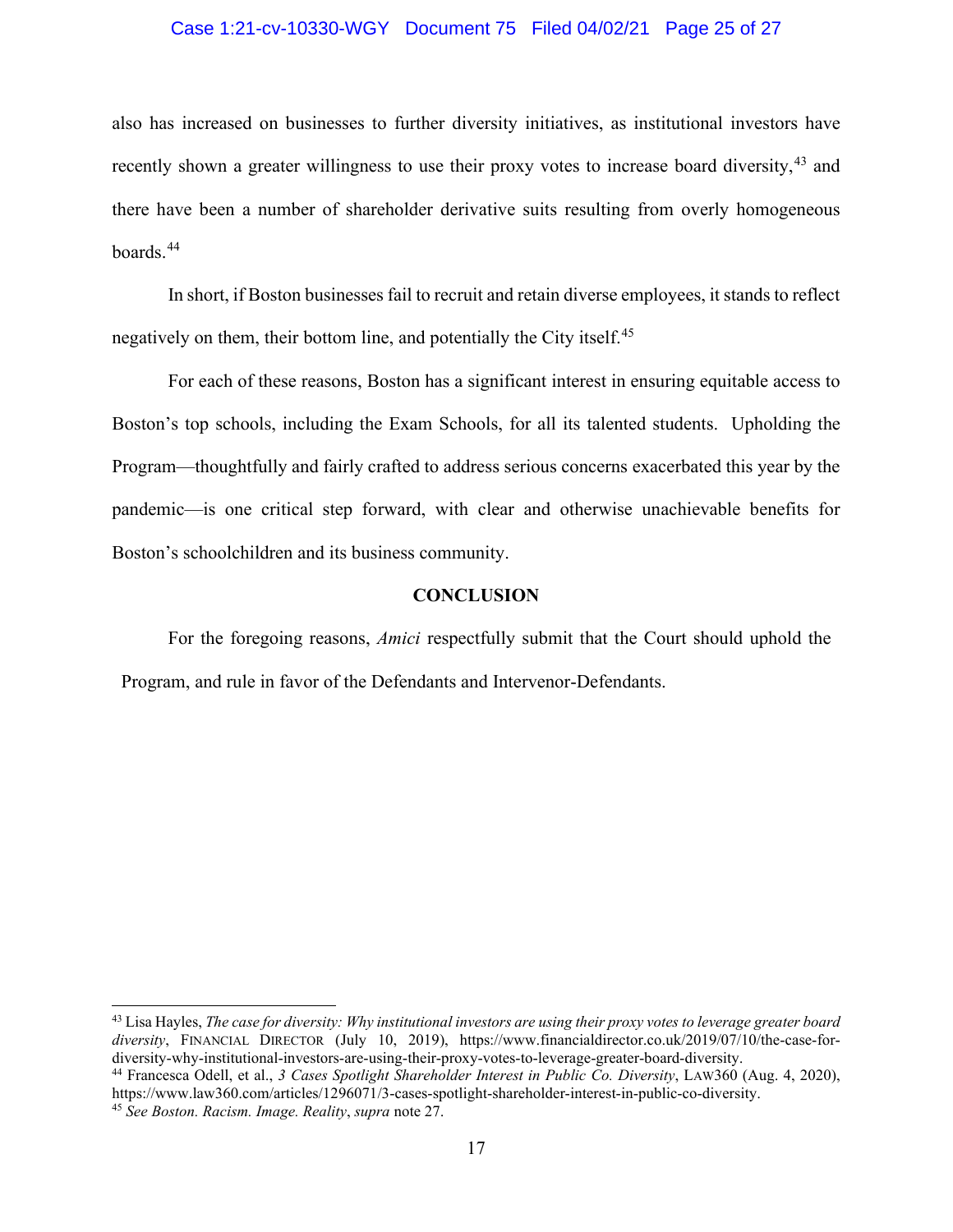Dated: April 2, 2021 Respectfully submitted,

## THE ANTI-DEFAMATION LEAGUE AND RELATED *AMICI CURIAE*

By Their Attorneys,

*/s/ Adam S. Gershenson*

Michael N. Sheetz (BBO #548776) Adam S. Gershenson (BBO #671296) Bryan Koch (BBO #703577) Cooley LLP 500 Boylston Street Boston, MA 02116 Tel.: (617) 937-2300 Fax: (617) 937-2400 msheetz@cooley.com agershenson@cooley.com bkoch@cooley.com

Robby L.R. Saldaña (*pro hac vice* motion filed) Cooley LLP 1299 Pennsylvania Avenue, NW Suite 700 Washington, DC, 20004 Tel.: (202) 776-2109 Fax: (202) 842-7899 rsaldana@cooley.com